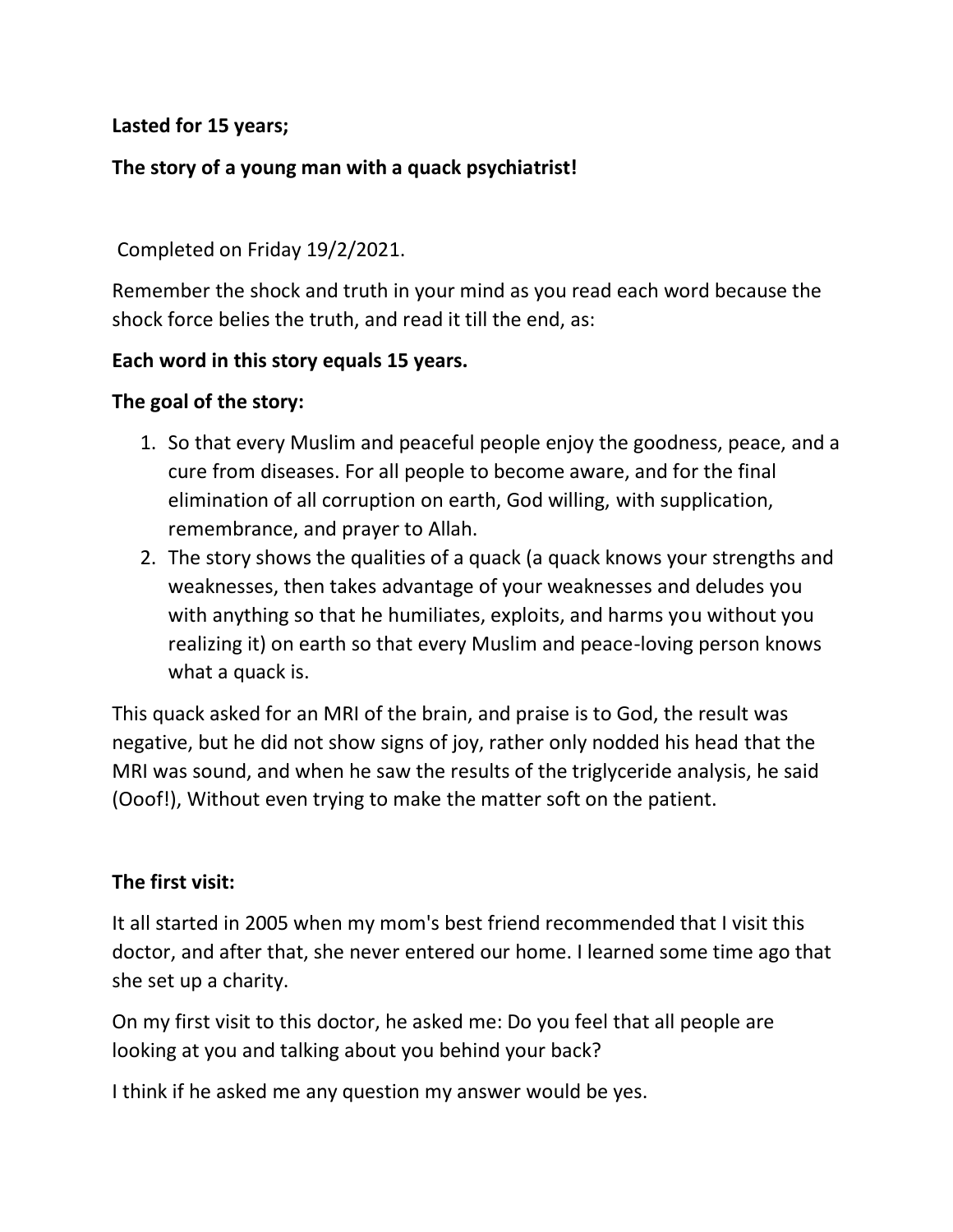I didn't know if he was a neurologist or a psychiatrist!

From then on, a cycle of treatment began with terrible quantities, and although I knew the difference between the voice of truth and the voice of falsehood, between the voice of guidance and the voice of error, and between the look of bad or the ordinary look and the look of love and mercy, but he did well to deceive me with these questions about my illness.

Each time he was determined to place a stethoscope five to six centimeters above the center of the heart, hear the pulse and measure the pressure, to see if I am getting closer to have a stroke or not.

**Note**: I was reluctant to injections in treatment, so this doctor did not prescribe me Abilify injections and pills from his own because it is cheap, and because I am from a middle-income family, then when the treatment period lasted, he started sending me to a pharmacy that he used to deal with and that sells cheap medicine. And now I noticed at the time of the final adjustment - when I started taking treatment at the expense of the state in 2018 because I am a government employee from 2010 - that many of the symptoms disappeared, such as scorch, permanent headache, and severe fatigue, and the level of blood pressure improved. And Because the effect of the drugs on my body was high, I did not notice this difference until 2/19/2021, and after I started buying the medicine that I take from the pharmacy of my workplace -- May God take revenge on every person who wants to harm a Muslim or a peaceful person.

This doctor had a hammer-like tool with which he hit the hand, elbow, and knee joints, and when I asked him why he was doing this he would evade the answer. He deluded us that the disease will disappear when I turn 33 years old, and this is in order to continue treatment with him! Is there any doctor who does this unless he is a quack?

When I carefully read the leaflet of Abilify, I noticed that what was written in it did not fit my condition at all, and I explained to him more than once that I suffer from recurrent thoughts causing me a slight excess of fear and that I was in a semi-psychological coma due to the number of drugs.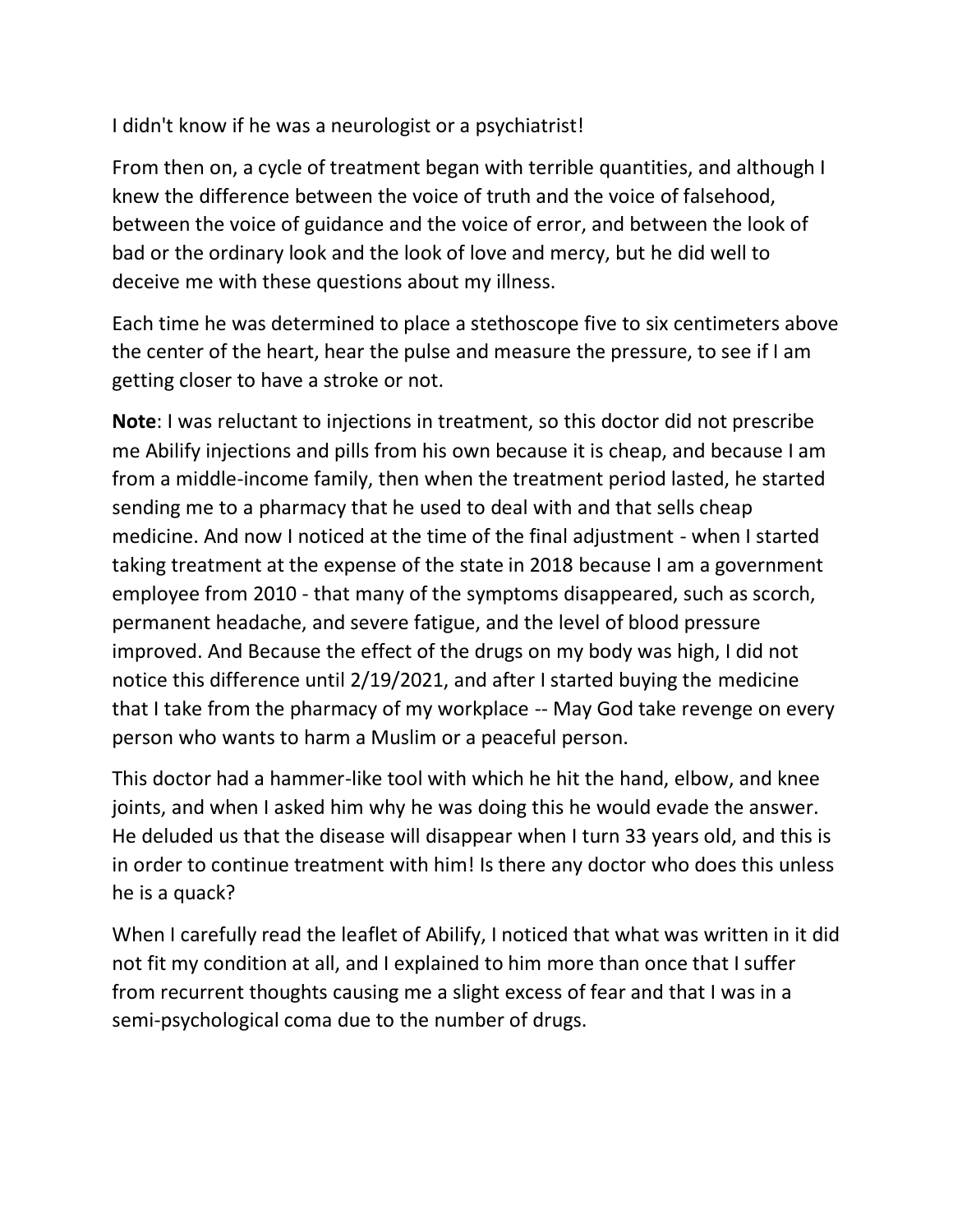This man used to invoke that he was participating in conferences, and… Is there a doctor who will stay in his clinic from 4 pm until 4 am unless there is something suspicious about him?

# **Side Effects:**

In June 2020, I wrote him this message on WhatsApp:

I am currently on Abilify and take a pill daily in the evening, but I have noticed that I suffer from most of the side effects mentioned in the drug leaflet accompanying this medicine, such as extreme thirst, feeling tired, hunger, increased sweating, weight gain, difficulty swallowing, and vomiting that has now stopped. I have a constant mild headache, anxiety, and rapid heart palpitations that I always feel in my ears.

But when I read about the symptoms that the drug treats, I found that 90% of them do not apply to my case. The symptoms that I suffer from are irregularity in thinking, speech and focus, and involuntary frowning of the face as a result of fear and anxiety. The above are the symptoms that I suffer from, so I would like to change the medicine to another that treats fear and anxiety, as I have been suffering from fear and panic attacks since I was young, sometimes minor and sometimes severe.

I apologize for the prolongation, and kindly please respond.

That was the text I sent him, and he replied with a message in which he prescribed the antidepressant Mirtimash to me even though I am not depressed!

Almost every word written in my message to him was caused by the toxins of the drugs that he has prescribed to me over the course of 15 years.

And because I was in a state of impaired awareness and awareness, I told him in the message (I would like to change the medicine to another that treats fear and anxiety, as I have been suffering from fear and panic attacks since I was young, sometimes minor and sometimes severe.) As for the true meaning of my condition, it is a simple fear of Satan because an unwanted thought crosses my mind.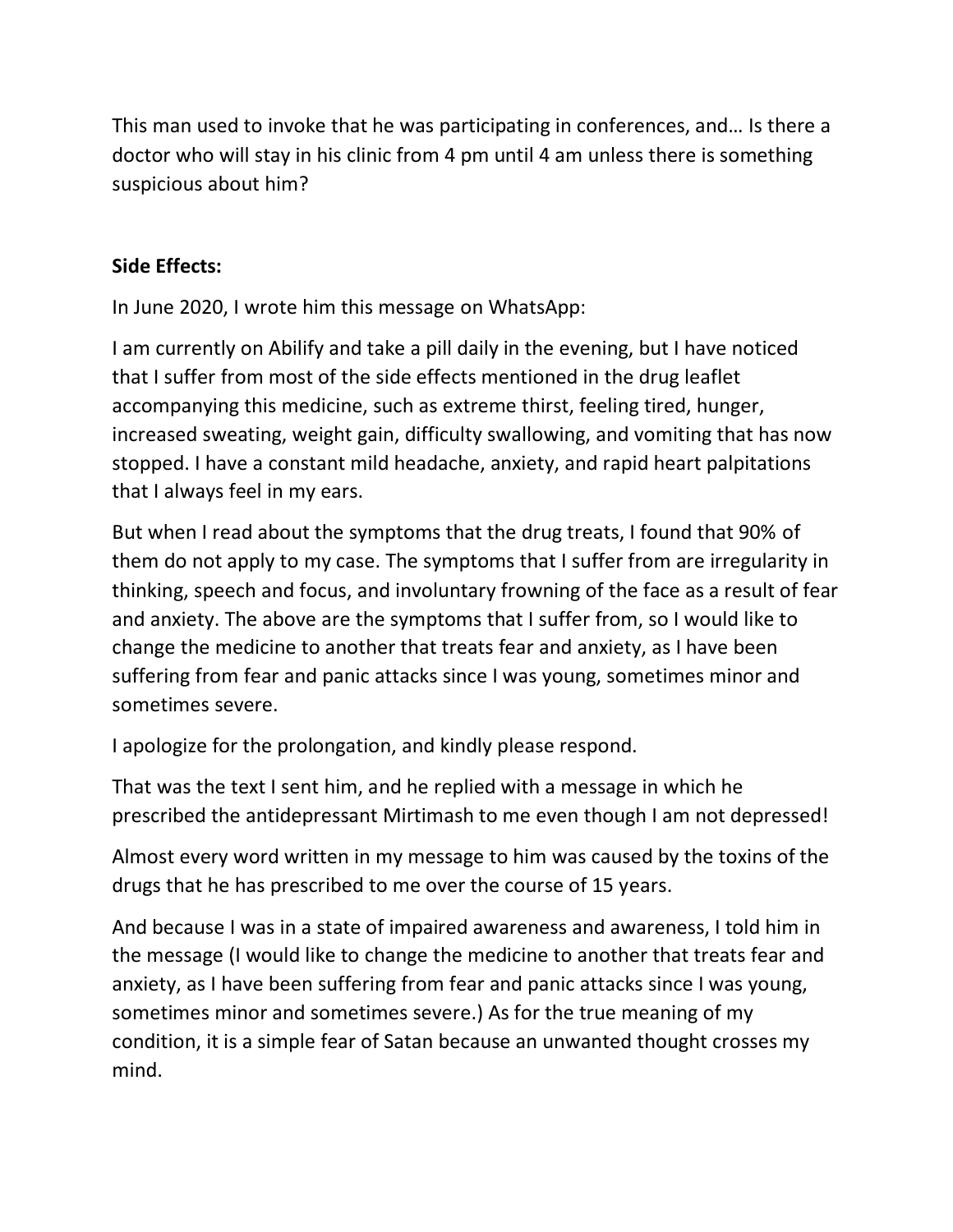My last visit to this doctor was on 2/17/2020

## **The reasons:**

The reason I went to him is that I was very attached to religion, and doing what pleases God.

I used to love that everything I do should be according to the Qur'an, the Sunnah, and the virtues of deeds. When I grew my beard in 2004, I felt that those with beards had a language other than the human language.

I felt that they were disconnected from reality, and I could not adapt to them or reality, and I wrote a letter to the Salafists and the Muslim Brotherhood in which I told them that much of what they are doing is wrong and I explained that to them in detail.

Also, I was under pressure from my family because of my beard, so I felt at that time what could be described as boredom about the conditions of the house, the Salafists and the Muslim Brotherhood, and their complete disconnection from reality, as if they live on a planet far away from every Muslim.

As a result, I became late in school, and so, because of all of the above, it was my destiny to go to that antichrist. Thank God for Everything.

I always told him clearly that the treatment he prescribed to me was increasing my illness and that it was not suitable for my condition because I did not feel any improvement, but he used to increase the doses of medicines until he made me think that my condition was improving, and then he asked me if I was feeling better, and I had to answer him with: Yes.

Almost all of the drugs he prescribed to me were not specific to my condition, he was only prescribing specific drugs because he is complicit with the drug companies.

My mental state became devastated, and because of the medications I was taking, I felt as if I was being whipped a thousand times a day.

I could feel my heart pounding in my ears, and my blood pressure was high. When those who had listened to my heartbeat told me that the pulse was too weak, I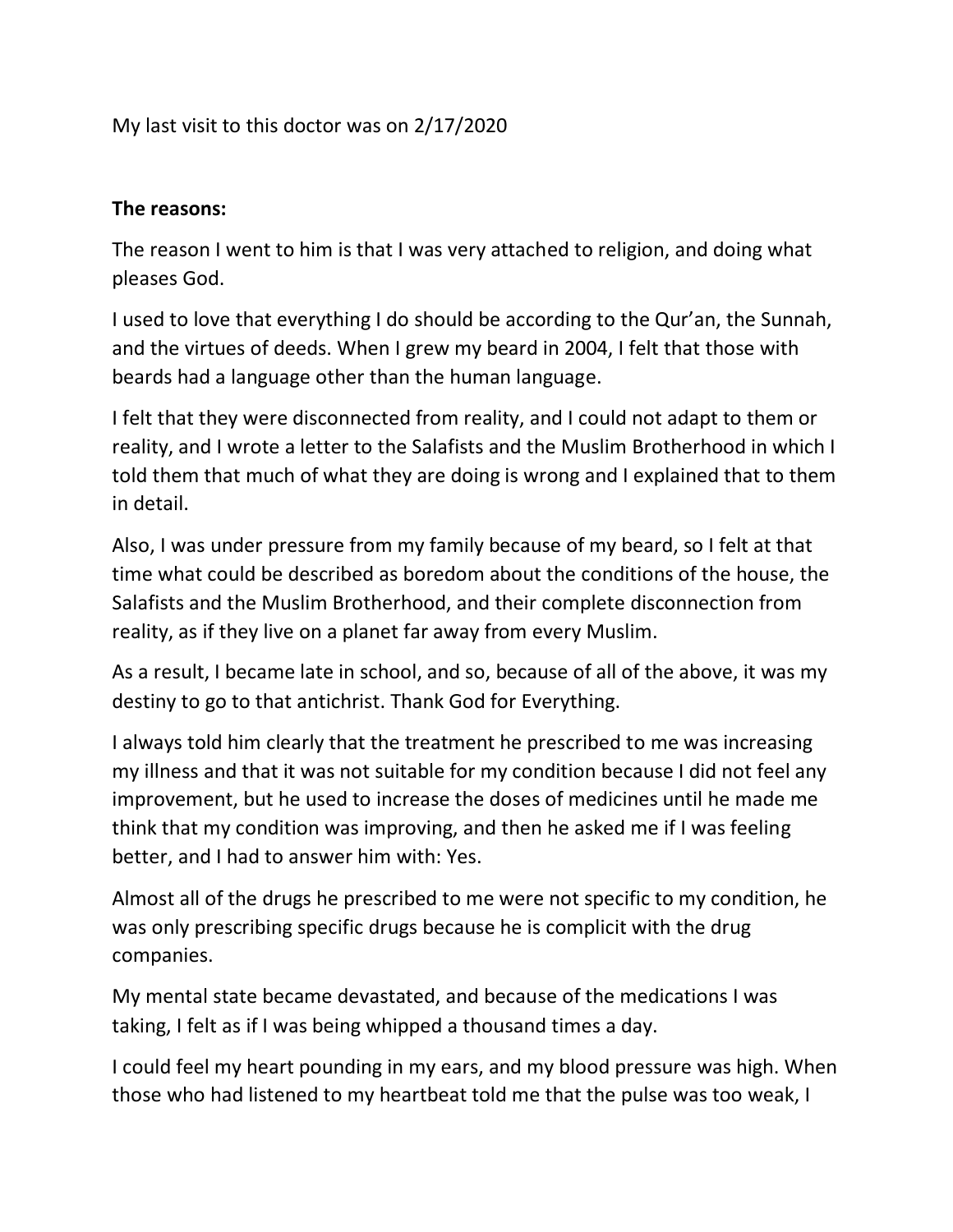remembered that one time he was measuring my blood pressure and said he was not hearing a pulse, and he wrote me Risperidone, Invega, Abilify, Wellbutrin, Orap Forte, Ramixole, Achtenon, and Biperiden.

## **Exploitation:**

These unjust doctors take advantage of the sick and their weaknesses and take people's money unlawfully. On the surface, they are respectful and kind, but from the inside, they are fraudulent and corrupt, and what they do is worse than murder and drug trafficking.

There is nothing in the world that is worse than this kind of injustice, and Muslims think that what those people do is permissible.

As for the government, it knows their names one by one and knows everything about them, but it ignores them and controls them just as one of us controls a device via the remote control.

But the question is: Why do Muslims turn a blind eye to them?

Their reliance is on the issue that there is no evidence of incrimination and that their actions appear legal in front of the people, and if the government intervenes against them, people will say that they are wronged, and you will hear someone say that this or that doctor is a good person because "he treated my son", for instance, and in the end, this may lead to a revolution then chaos, but without these being eliminated. On the contrary, their situation will become stronger.

Therefore, exposing them in public is the only way to confront them, that is, everyone who has gone through a similar experience must expose them to get rid of their evils.

These drugs that I mentioned, or any similar drugs to them, lead to suicide because they enable the sickness of the patient, and as soon as the patient stops taking them, he will commit suicide or only harm himself and not harm others. The method of psychological treatment is done in the same way as treating a psychological disorder, because this person was not born like this, but rather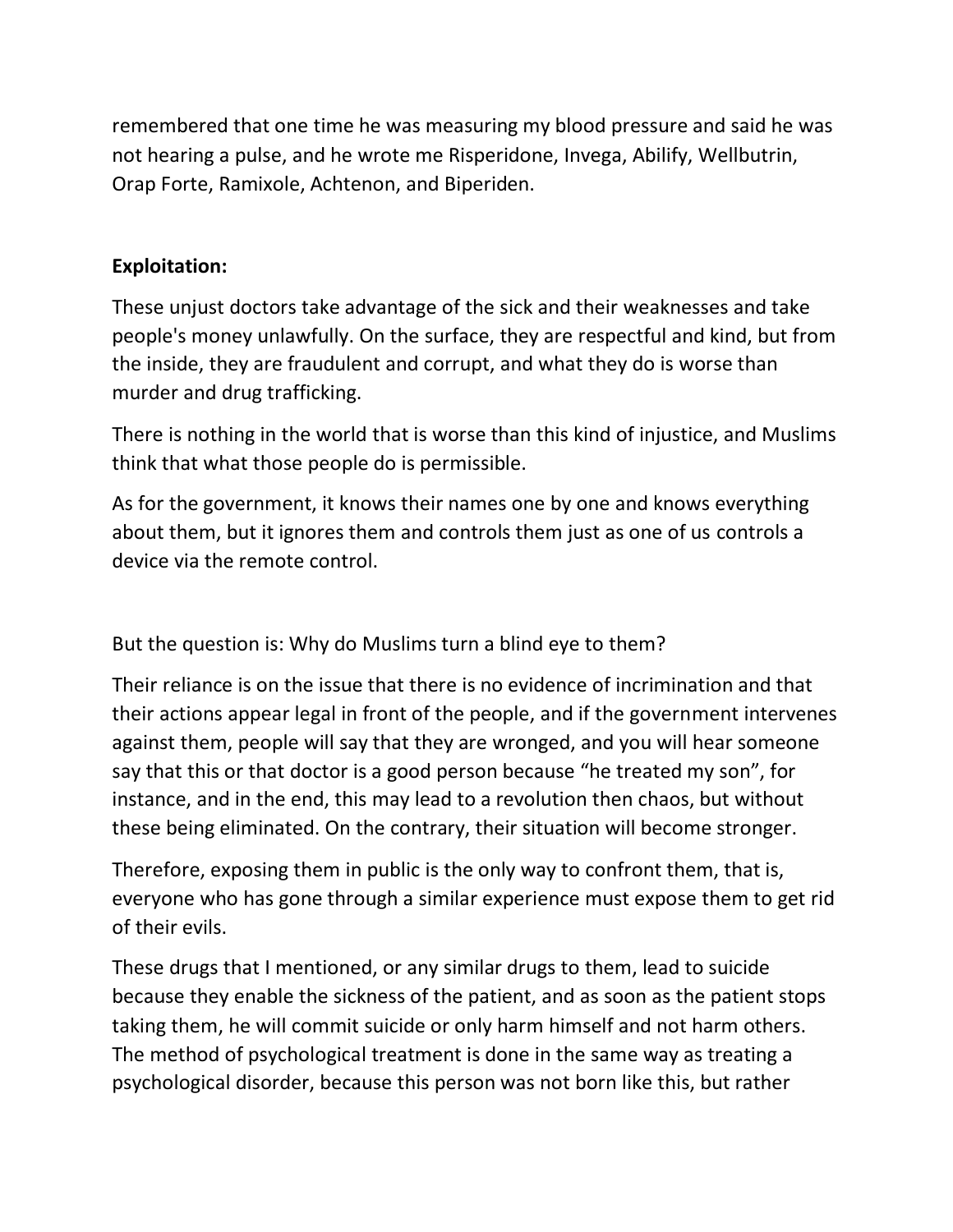suffered it at some point, and this may be due to intense fear or obsessive feelings, so he begins with the delusion of hearing voices and the like, but can we blame a person who had a mental disorder?

## **Mental Treatment:**

If a person suffers from a mental illness, the goal should be to treat obsessive and fear only, and the dose can be increased until his condition improves, and this is according to the condition and nature of each patient, but the important thing is that these aforementioned medicines should not be prescribed to the patient except in the case of complete and continuous loss of consciousness, nor It is prescribed permanently, and as soon as the patient's condition improves, the stage of treating obsessive and fearfulness begins, and other medications are stopped as long as he no longer needs them.

Depression is a state of very severe and continuous sadness, but without that, it is not called depression. As for the person who smiles and can laugh if he hears a joke, for example, how is it correct to say that he suffers from depression?

This situation requires that the drug be taken for a certain period only, such as an appetizer, for example, but taking the drug consistently is wrong, because the cause of sadness is often due to the obsession. Therefore, please consult a sincere psychiatrist, and remember that every Muslim is his own therapist, and he is the one who can heal his loved ones and relatives.

# **Uncovering Subtleties**

As for the hammer that he was using, it was certain that it was checking whether my joints had been destroyed or not, because I had one time with him that I felt that my joints had weakened, and this was his goal.

Over the 15 years since I visited his clinic, the only prayer he prayed was the Asr prayer, and he used to pray it before sunset and it took longer than necessary. He was always ablution and ready to pray, and only the Islamic clerics would understand what I mean by that.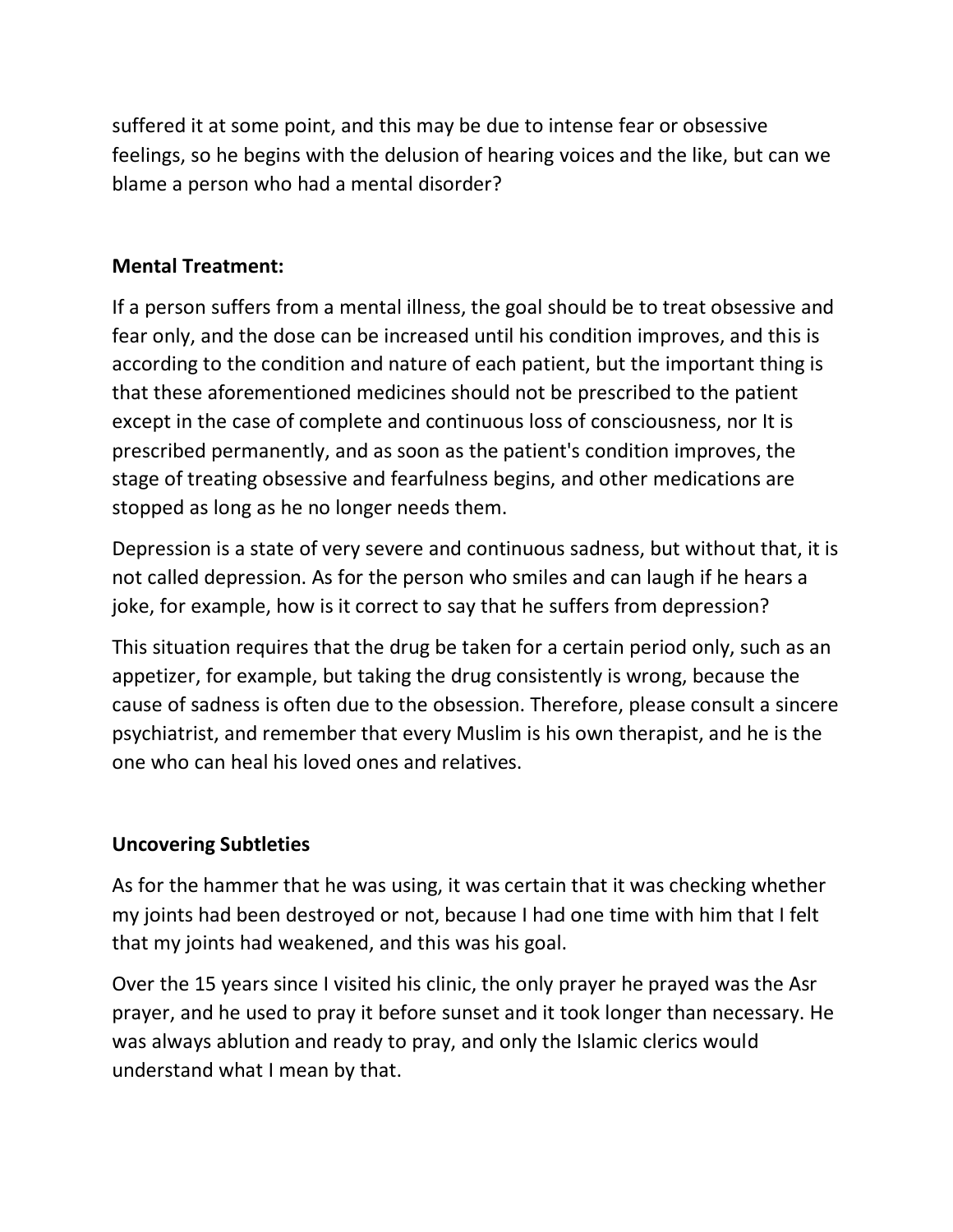These speculations and accusations did not come from a vacuum, as suspicion began to accumulate in me as a result of everything that was happening since I first went to him and because of the way he was handling my case.

Other doctors' opinions

This statement was presented to two neurologists.

The first neurologist responded to me and defended that charlatan by saying that what he did is a very natural thing and that any doctor would prescribe treatment in the same way. I went to this first doctor after what happened with the charlatan to seek a solution from him, and there was in my pocket a prescription for obsessive-compulsive disorder treatment from a psychiatrist from work that I had gotten on the same day and the doctor from work was fed up with me because I had already gone to a first doctor, a neurologist when I went to him afterward so that the treatment of the first doctor, the neurologist, would be approved. He was adamant in his refusal and spoke to me very angrily as if he was not a doctor and I had the treatment approved by the first doctor and he had prescribed two types to me, one of which caused difficulty in ejaculating because there were high levels of drug toxins in my body, so I stopped taking it, but it was excellent, it was called Serpass, and from the first two days I felt that every ailment had left me.

I continued taking another type of treatment called Statomain from 8.2021 until 2.2021 which is slightly less effective than Serpass in curing the symptoms, but it performed its purpose and he had prescribed it to me so I stopped the medicine that caused the ejaculation problem, Serpass

And I kept taking the second type, Statomain, and stopped Abilify the poison that the incompetent doctor prescribed to me, but I used to retrieve it every month for 6 months of work without taking it until 1.2021, and the second time I entered the doctor's office happy, I said: How are you, doctor number 1, and he answered me: How are you, sheikh?

Even though I am not bearded, there is no prayer mark on my face, and I do not wear a white tog white, I grew my beard in 2004 and the first time I met him was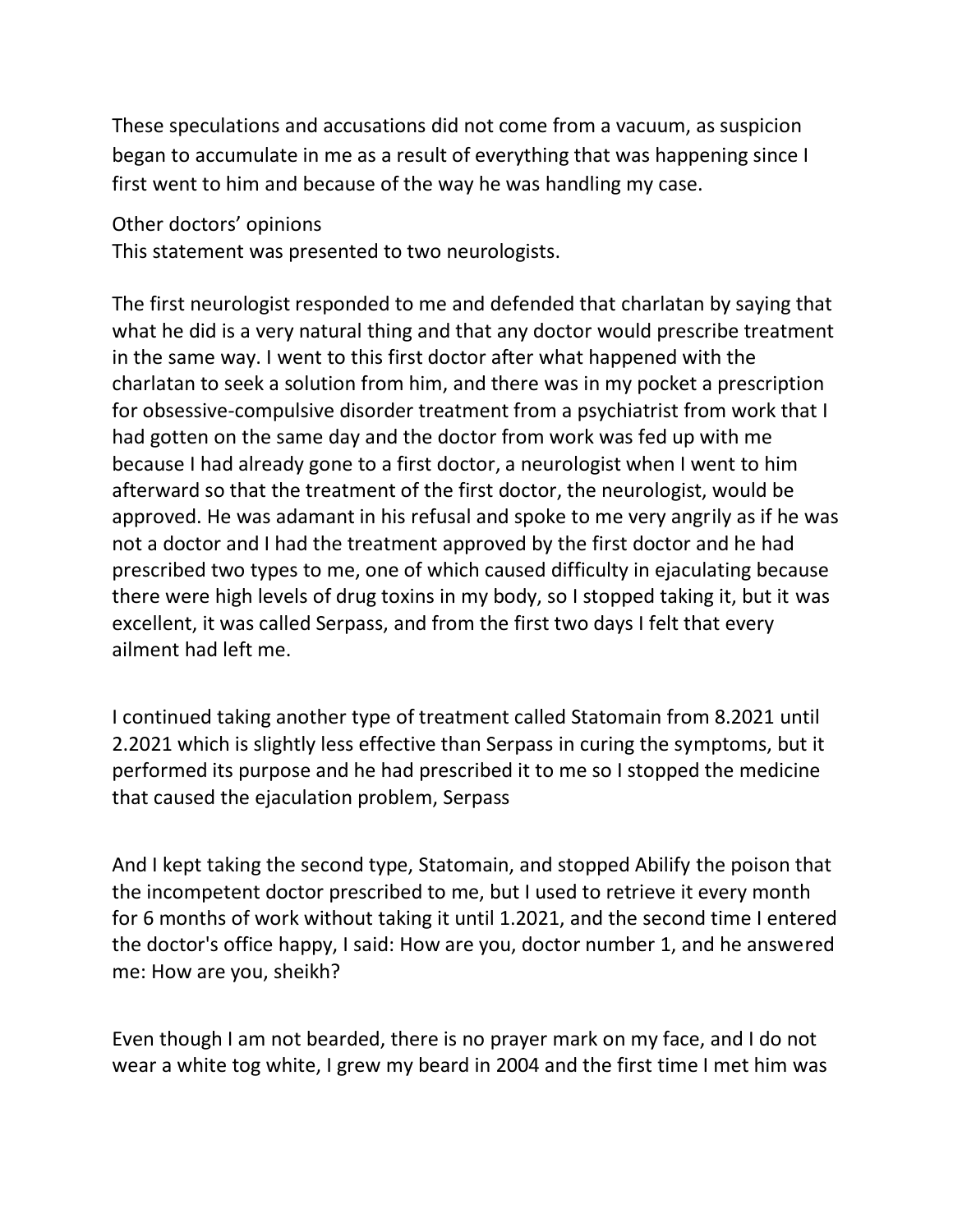in 2020. At that time I considered it normal, but when I was writing the story I felt it was intentional from some charlatans.

By Allah, then by Allah, then by Allah, every Muslim on the face of the earth is in God's protection, according to the hadith of the Noble Messenger (The demise of the world or the Kaaba is less grave than transgressing against a Muslim).

### Other doctor's opinion:

I asked a second neurologist who justified the charlatan's stance and told me: Ask a psychiatric consultant, they would know best, and he told me that the doctor could have imagined that the disease I have might be a hidden mental illness because there are two types of mental illnesses, hidden and simple. I also did not understand what he meant by "hidden" and what it signifies in psychiatry?

Besides, is there a doctor in the world who diagnoses the disease based on imagined theories or without verifying the accuracy of the diagnosis? And if he was going to make a correct diagnosis, I visit him so many times, he had many opportunities to make a correct diagnosis.

## First and second doctor:

When I called the first doctor, he responded at lightning speed, and so did the second doctor because I sent all that I had to say to the first doctor's WhatsApp, so both responded very quickly, and this does not usually happen. The first doctor, on the first visit, had completely refused the charlatan's diagnosis, which is a good thing, but what happened after that was the opposite, as he prescribed a drug that causes difficulty in ejaculation, And when I informed him of this, he told me that there were no mistakes, and he prescribed a sexual stimulant to me, but in vain. Taking the stimulant with Serpass and Statomain caused a disagreeable smell of sweat and there were many alternatives, but they were a bunch of impostors, and so he told me that there was no other treatment.

The second doctor answered first, and the first doctor answered afterward I told everything to the second doctor, and when he saw that I was not convinced of his words, he said that I should see a psychiatrist because I told him that I had filed a report on the Ministry's website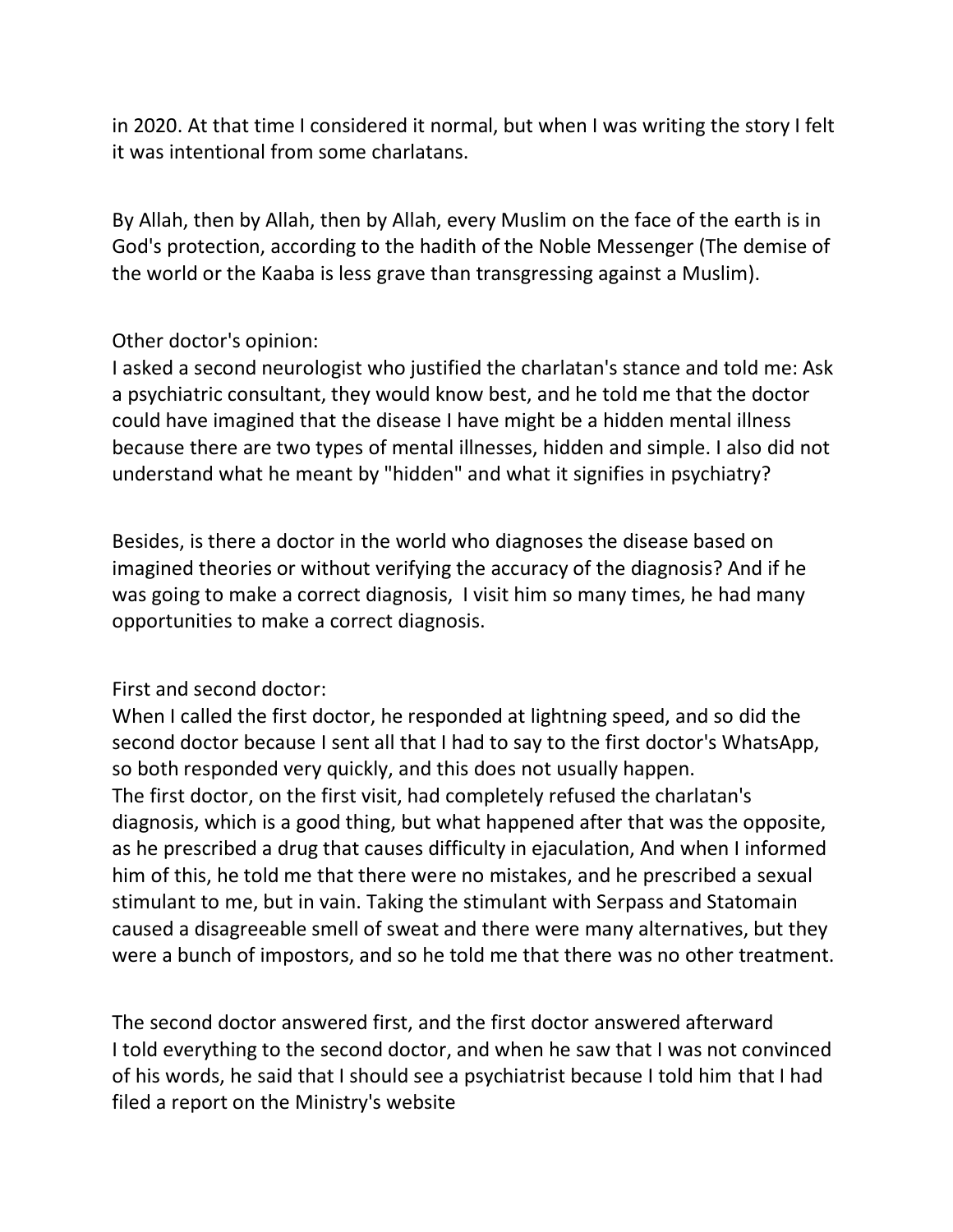The first doctor was late in responding, and when the first responded, he said, "You object to the treatment method, and this is the correct treatment."

#### Depression!!

Once, the first doctor sent me to a person to approve the treatment and write a request for a leave of absence, and when the psychiatrist refused, I went and approved the treatment, but he did not write the request for the leave of absence, knowing that the first doctor had recommended it, so when I told him about the leave of absence from government work, he said: a leave? No! We all have depression ... I have depression, and he looked at the nurse and told her: you have depression, right? See how they delude you about illness? I looked at him, amazed! What kind of depression is this!

My psychiatrist at work diagnosed me with severe depression and obsessivecompulsive disorder even though I didn't feel any kind of depression. This is the first doctor that I consulted after the charlatan, and he prescribed Effexor XR and Mirtimash, and this prescription that was with me in my pocket when I went to the first neurologist, on the same day, and he prescribed the obsessivecompulsive disorder treatment as I requested, and he also prescribed a second type of medicine which was the same as the last medicine that the charlatan had prescribed. I was tossed between them like a ball on the field ... a bunch of charlatans exploiting weaknesses and ignorance to delude you of anything.

#### A question that may occur to you

Are you a skeptic? This is not doubt ... they are negative thoughts that come to mind that cause only some fear and anxiety. Any person experiences two types of doubt, a protective doubt, and a preventive doubt. A doubt relative to trust, to the search for truth, to learning, and other good things, and an unreasonable doubt. The latter is a pathological doubt, and it would be best to call it an unconscious doubt because it can be an unnecessary doubt but it remains under control, meaning that it isn't necessary.

Any person who sees a vision when he is young, falls in the plot of Satan and people, whether that happens intentionally or unintentionally. But the matter is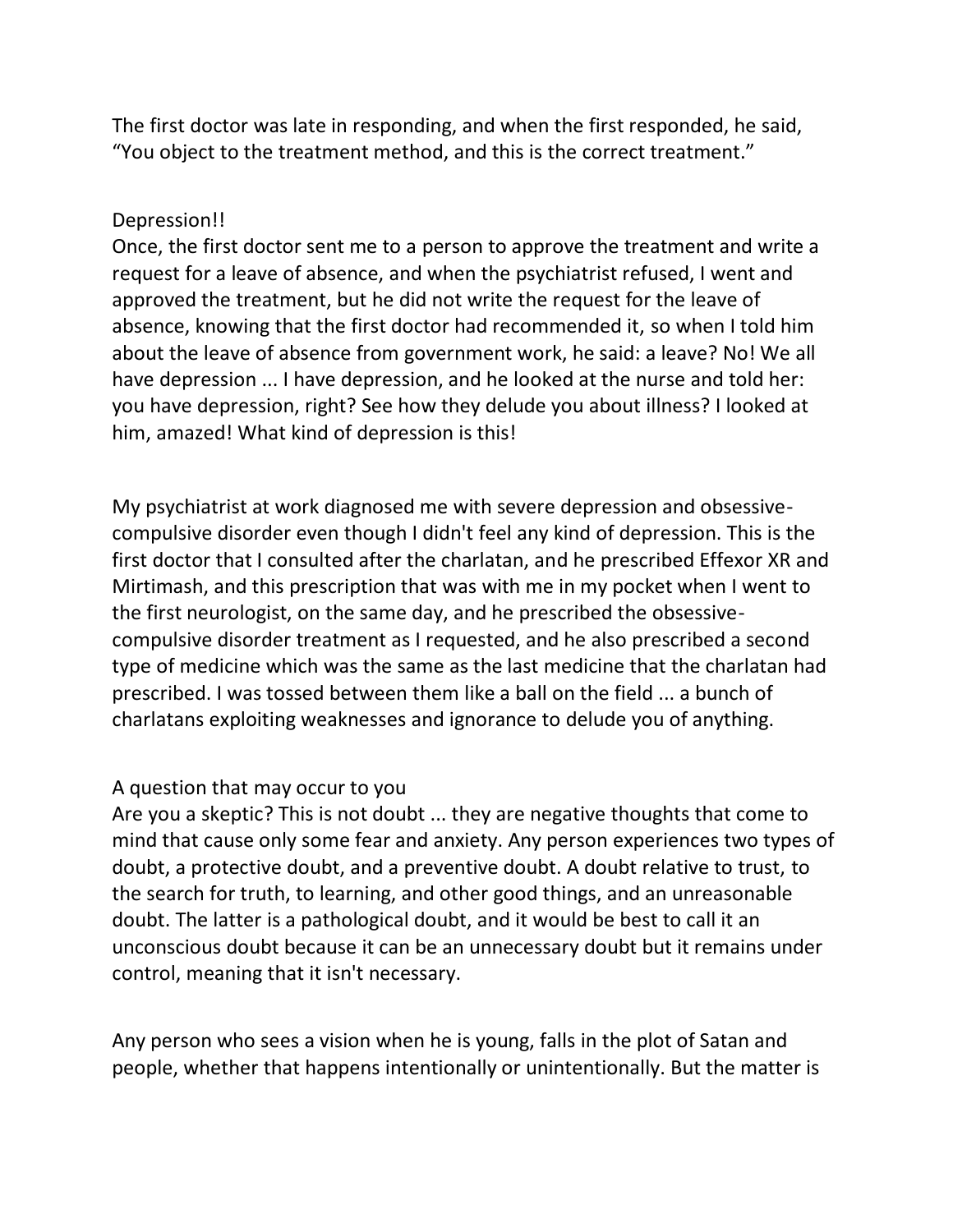completely harmless because God is the best protector and the most merciful. This plot might have been before or after the vision, and this is what happened.

I explained my doubt which I thought would have a simple and easy solution ... it is a doubt resulting from the whispers of the soul and the devil, as our Lord said (from Heaven and people) and it caused me some simple fear or anxiety, but it was the medicines that enabled me to get tired to the point that I could not control it and it caused me unimaginable damage that wouldn't occur to any human being ...

I became a robot or an almost dead person walking the earth ... He plunged me into a psychological coma that felt terrible, frightening, and terrifying to the fullest extent, under the pretext that I went to the charlatan for the first time while I was conscious, by myself, and fully aware of everything

And because I was in a psychological semi-coma, I had difficulty breathing, and every matter was destructive from the amount of treatment, such as movement, hearing, attention, thinking and speech ...

I did not think to see a second doctor, and if I went, it would be the same treatment because most of them are like this, and I did not know anything about illness or treatment because I was 22 years old at the time and all that happened was well until we got to this point

#### Persistence makes everything possible

A second important question, I am not talking about myself, but I will explain and it is up to you to understand my words and my intent. The person who invented electricity wouldn't have done it if someone had told him that he was crazy or they had fought him. Someone else would have possibly invented it.

What I mean is that as long as the idea does not contradict Islam, we ought to support it because it is like the seed of the earth, in my belief, nothing is impossible as long as it does not contradict Islam. The impossible thing to do is to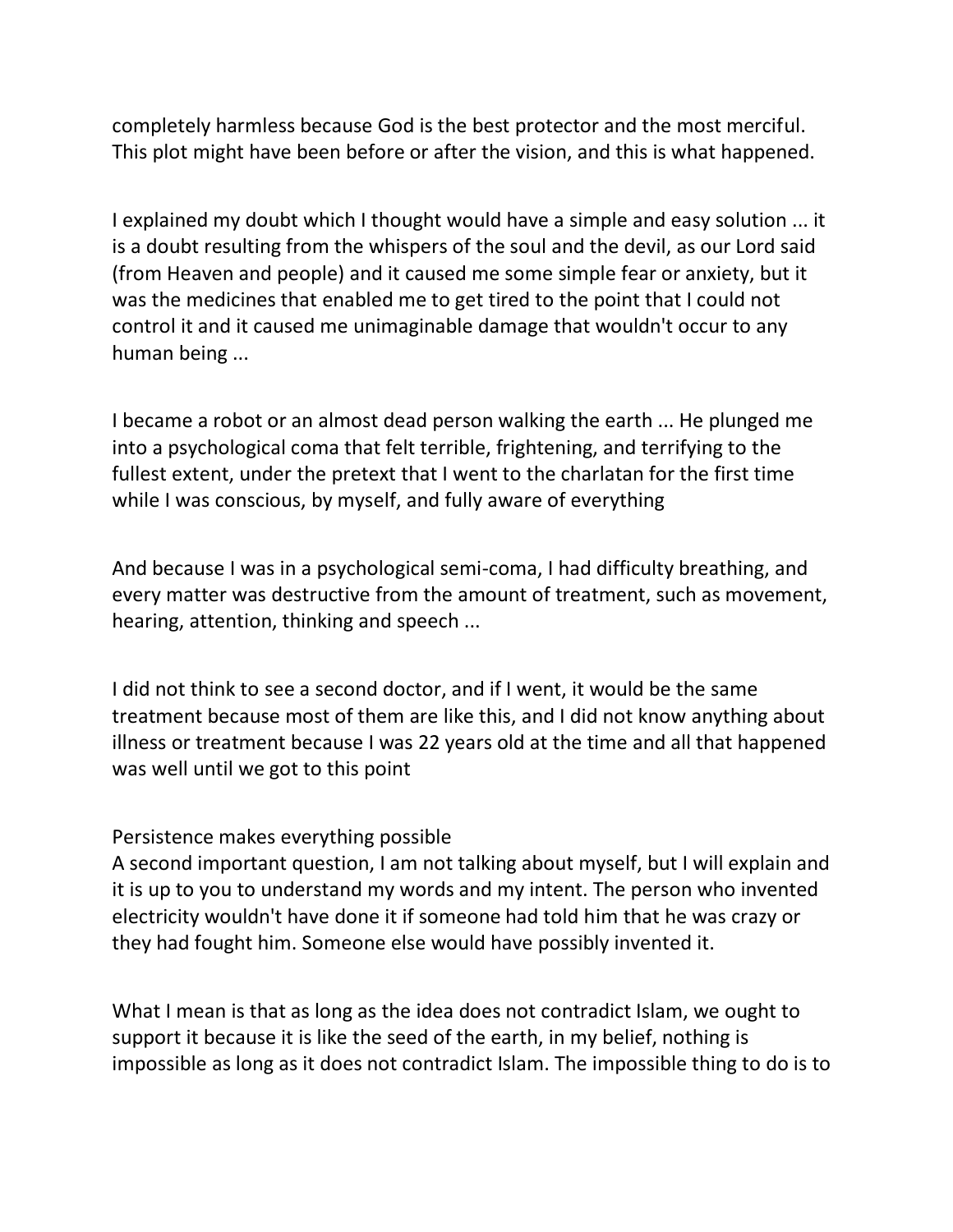be hostile to Islam or a Muslim because in this case, it is a fight against our Lord God

A message to every Muslim and every human being except for the corrupt, charlatans, and hypocrites

God suffices us and is the best representative of every Muslim in the face of all charlatans of the earth and the corrupt, the witches and liars Please share it with all people

Let those who perish in awareness, perish And let those who live in awareness, live And let those who want to remember or to thank God, remember You, too, have been deluded in simple matters around you So be careful, please

I ask every Muslim to pay attention to every liar, hypocrite, charlatan, and corrupt

Because God exposed them and revealed them clearly to every Muslim in their words and actions, and how their mistakes are many

And upon discovering them, leave them to God ... God is the one who will destroy them

Because, like flies, they have no value ... Rather, flies are much better than them, as they have no value And I ask, by God, from every Muslim to pray for this type of rotten flies to eliminate it completely, God willing

Advice for every person suffering from mental illness Almost all of the psychological and nervous diseases are from obsessions and intimidation by the Devil for the Muslim. So let him start his treatment with authentic hadiths from the Sunnah, then start with treatments for obsession first, then look for other medicines.

And I ask you to pray for Muslims and peaceful people for guidance and the destruction of every harmful parasite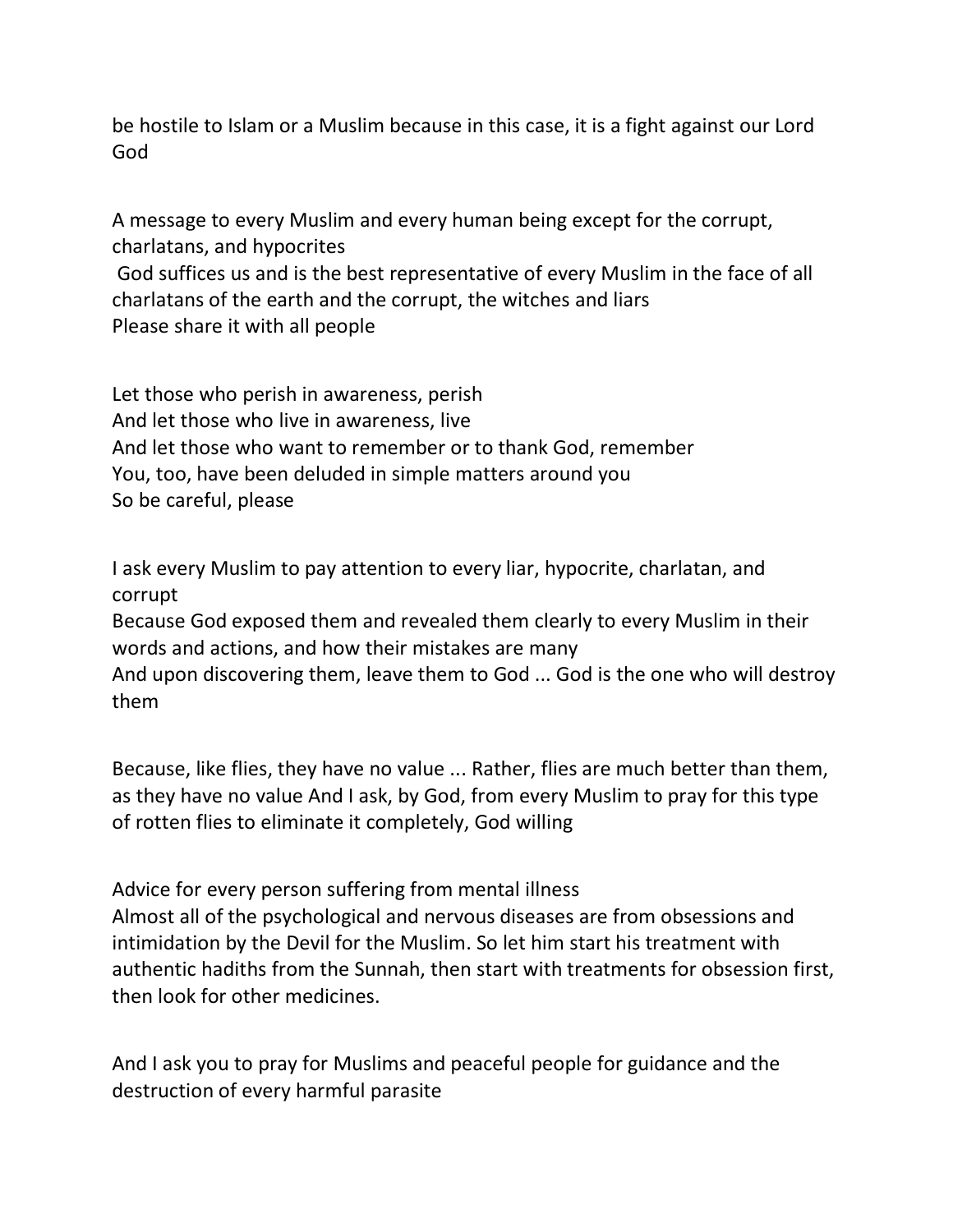And always remember that the shock of the truth makes us not believe it, and the greater the shock of the truth is, our disbelief grows as big as this shock

### The social media problem

In 2010, social networking was used in the wrong way to create chaos in the Arab world, and if you noticed, the peak of its use occurred during the chaos. Now we find that people are bored of it, and it is being used now to spread ignorance and bad manners, insignificance and lack of seriousness, keeping people away from good morals and spreading chaos in all countries of the world and it is even used to make people hate the Islamic religion, the religion of peace.

And if a Muslim is afflicted with it, so that God may alert you to these issues, then you must maintain the prayer as much as possible in it, and the morning and evening remembrances as well as making a living in a permissible way with the supplication that God save us from these corrupt parasites because they are more dangerous to society than drug dealers and known corrupt swindlers, as for this type of corrupt parasites is not known.

And every Muslim must recognize their signs in order to avoid them so that they are rendered harmless. May Allah eliminate them all soon through our supplication. And every Muslim should expose them because exposing them is the only solution to get rid of them.

And the biggest charlatan is the one who always thinks about traveling abroad. You will always find him in travel so that there is a chance for the small-scale charlatans, not everyone travels at once, rather they take turns doing it, one time it's this one's turn and another time that one and so on ... Conferences and fellowships as if they have not learned anything in their country ... It is all an act used to delude people. I ask every Muslim to please pay close attention because most cases are similar to mine.

A lot of treatment, x-rays, tests, and surgeries, and they use anything to delude you. Therefore, every Muslim is his own doctor, that is, he should judge his own case after consulting with relatives, loved ones, and people of experience ... but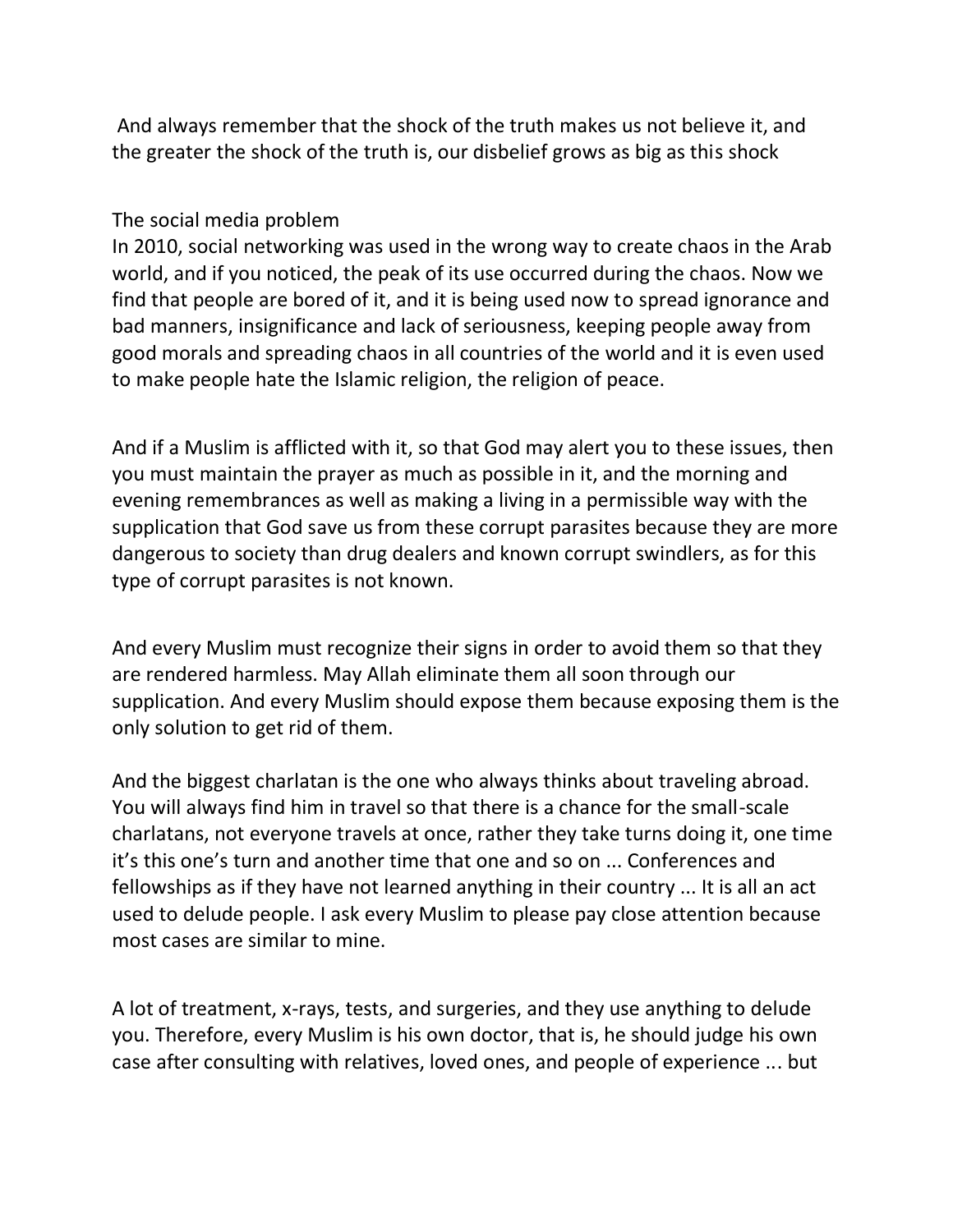judging on your own or following the opinion of one or two people is not beneficial, especially at this time.

Their most important characteristics

They only see your defects and weaknesses, and they scrutinize the worst parts of you. Like flies that hover over filthy dumpsters, they grieve for your joy and rejoice in your grief. Their smile is faded and you always find them smiling in your face, but it's a faded expression, they do not share your joy if you are happy.

By supplication and trust in God, we eliminate together these categories that have gone astray and you must recognize them from their way of speaking and handling matters, they are charlatans of health, religion, money, and education because they shift their stance every day in a way ...

As long as every Muslim knows their characteristics, their way of handling things, and what they used to do, then they become like any harmless parasite. They will die a thousand deaths every day from sorrow and experience what they caused for many people, and every pacifist will be completely safe from them as long as he knows their qualities.

They are charlatans whose hearts are those of wolves in sheep's clothing, a peaceful lamb that worries about you very much and is very keen on you, showing his love, but our Lord shows you their signs to expose them to the Muslim.

Other types of imposters and plant therapy imposters Enough of your ignorance and your spreading of ignorance among people, how will you flee from our Lord ... May God take revenge on you

And the charlatans using the Qur'an and Sunnah to deliver supposed treatment, stop your ignorant ways, there is no need for you as well. Treat yourself by yourself or seek the help of someone close that you trust, provided that there is a correct hadith that will guide you through the treatment,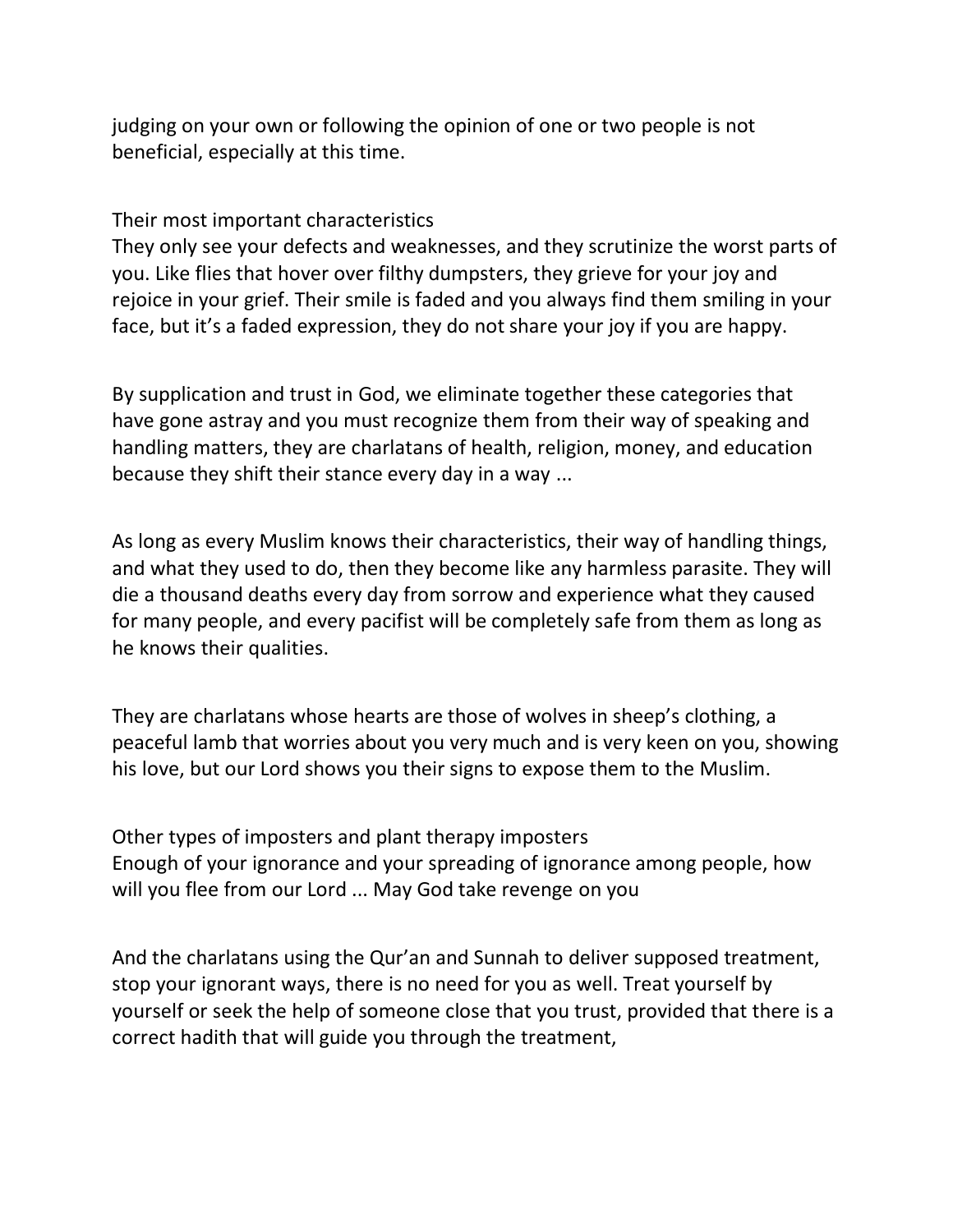Everything else is an act that tricks you into disease, ignorance, and corrupt ideas, and encourages you to earn money by any means because of your poverty, these imposters walking on earth are very exposed.

And charlatans who take alms from the street ... Give them very little, but reward whoever does you a favor or a service, and increase their pay and be generous with them ... the same goes for your relatives and friends, other than that, do not look too far.

The imposters who use charities take your money with no right, the best charity is the one that is done secretly without anyone knowing about it because a large number of charitable accounts disperses people, and also allows swindling and fraud.

And to everyone who has opened pharmacy on YouTube ... This talk is not helpful, as no medicine is taken without a prescription, and you know this talk more than I do ... so stop your corruption and ignorance, people have gotten very tired of your deeds

And to everyone who loves to keep his patients coming back to him, why do you do this? If you are not able to solve their problem, then leave it to others who are more competent, or is it pathological exploitation and consultations and the dispensing of medicines, tests, and X-rays, why all this? Drug sellers are better than you. They are at least well known

And to male doctors who treat women, can the examination be done by hand from underneath, O, male? Why must it be done by you? (I say male because you are not a man as manhood has its attributes) other than during natural childbirth ...

I implore God to paralyze every hand that was unrightfully laid on woman, You bunch of charlatans, and I pray for it to be completely paralyzed, God willing, and all Muslims will pray that justice be brought down upon you,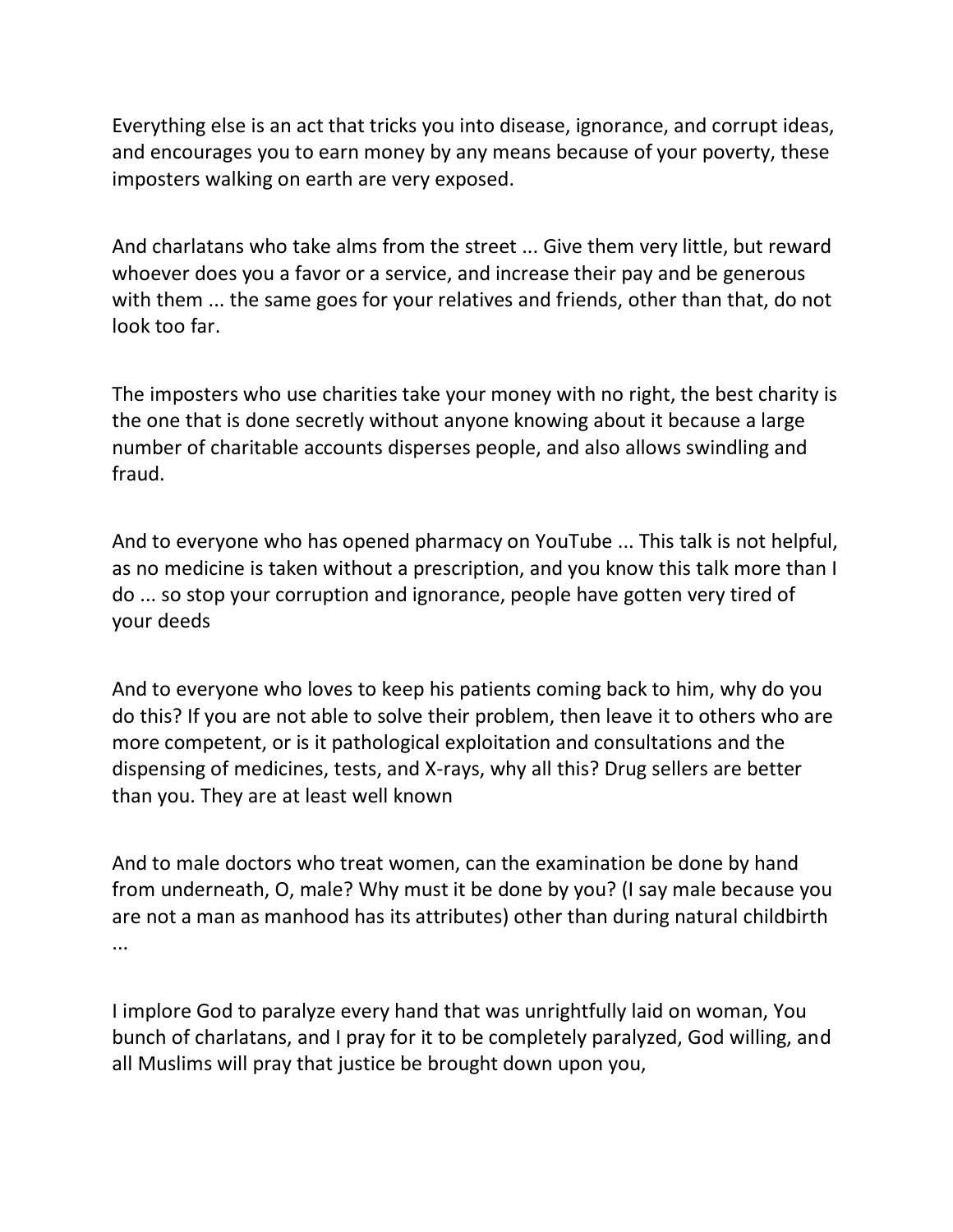And everyone who is unjust among you, our Lord will reward him with what he has done to the people, and our Lord will punish you, God willing, with what you have done to people ... O Lord, Amen !!

Not every person who has grown a beard or spoke abundantly in medicine and religion can be trusted ... even if he is convincing, make sure to listen to and consult more than one person. Anyone who destroys your country from the outside with these words is the greatest charlatan on earth

Leave politics to its people to the media, listen to the news and ask our Lord to banish evil and bless us with all that is good ... This is how you should deal with politics, but to say that what happened is a revolution is...!!!

I would tell you that you are a laughing stock to the charlatans of the earth, and regardless of anything else, as long as there is a call to prayer and prayer is held, then all is well,

If we assume that there is no azan and iqama, then stay at your house and worship our Lord, for you are not a guardian of Islam, Muslims, nor the ruling, Judgment is left to God Almighty.

And anyone who recites to you a verse from the Qur'an for tranquility and a verse for such-and-such and interprets a vision, then he is also an impostor.

Only wise people can interpret visions, and they are very few. Anyone who claims to tell you the secrets of the knowledgeable ones is an impostor. They tell you words about the planet of knowledge and spread lies to increase the views and exploit your weaknesses to spread corrupt and destructive ideas to every person and use the verses from the Qur'an and authentic hadiths until you believe them.

I will say to every Muslim that no one will make you understand a verse or hadith. Grab some books, read a lot, learn, and ask more than one person, and the more your knowledge increases the more you will understand on your own and God guides the hearts of those who believe in him. Not everyone who is bearded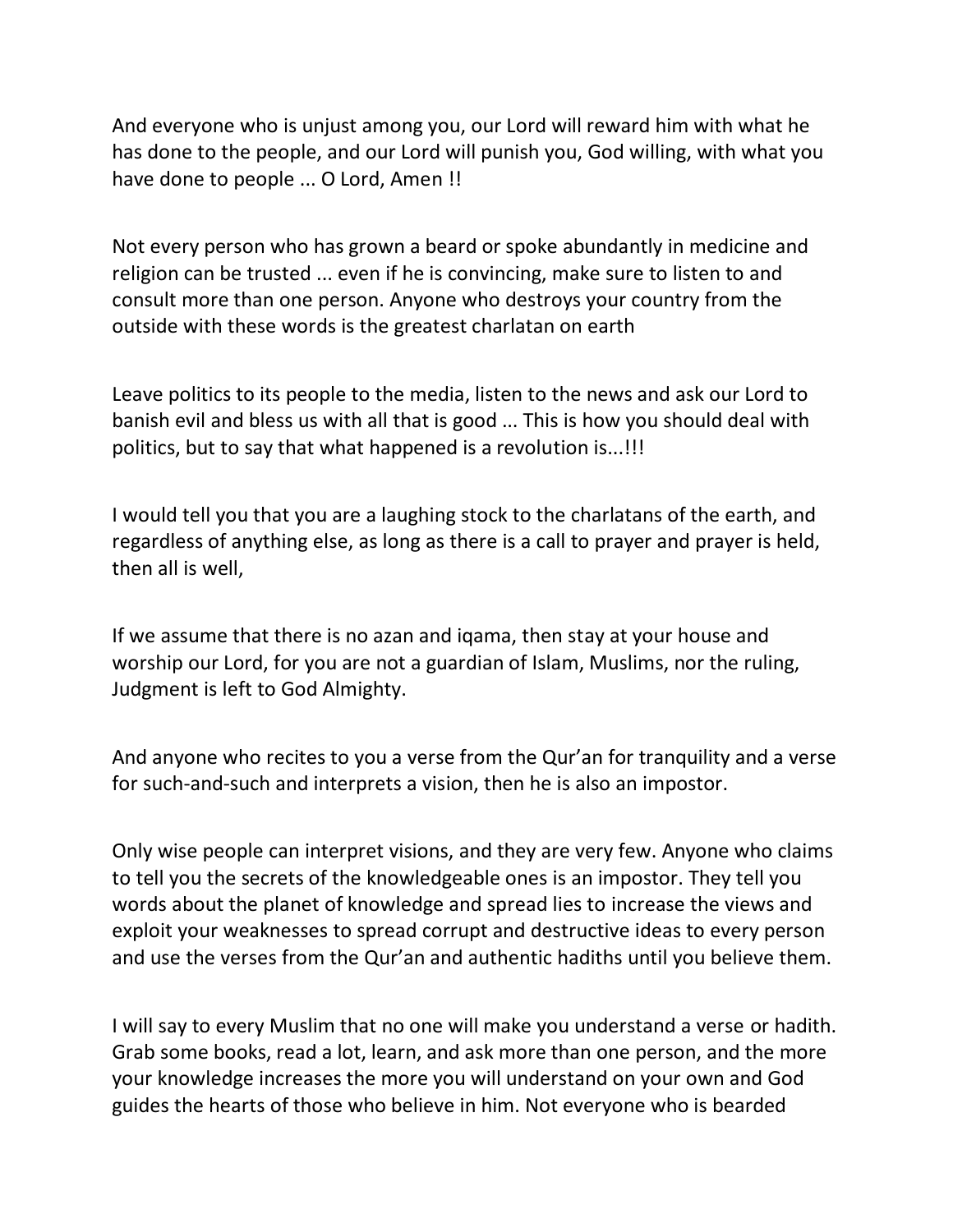entered the mosque and studied some hadiths and Quranic verses that can be trusted. Rather, pay attention to the Quran radio channels and most of the words of the respected religious programs on television. Religion is simpler than we imagine.

Some trust and belief in God are enough to reach your goals. Handling any matter is very simple, because to God, the whole world is not equal to the wing of a mosquito. Any person who complicates or makes matters difficult, or makes himself the only holder of the solution to this matter, is an impostor, and he can also simplify it very much,

which is also a falsehood because it is done the wrong way, such as if he tells you this word is the solution, or do such-and-such and you will see wonders, it is all falsehood ... There is no such a thing, there are only good intention and good deeds.

Other than that, nothing will be solved and you will not be able to understand. It is necessary to first have the intention in learning, consciousness, awareness, and understanding accurately. An impostor can talk to you about more than one solution, but all of them would be wrong,

Because he is a charlatan who takes advantage of your illness, ignorance, poverty, and any weakness in you and deludes you in anything until you believe him, so please pay close attention and know their characteristics, behavior, and words in order to avoid their harm.

#### Divine signals

I will also tell you about the secret that most people are either oblivious to or do not pay attention to

The secret is that our Lord sends each one of us divine signals for guidance to what is good and to help him distance himself from what is evil, and everyone must follow these signals with insight, knowledge, and trust in God with good intention and good deeds.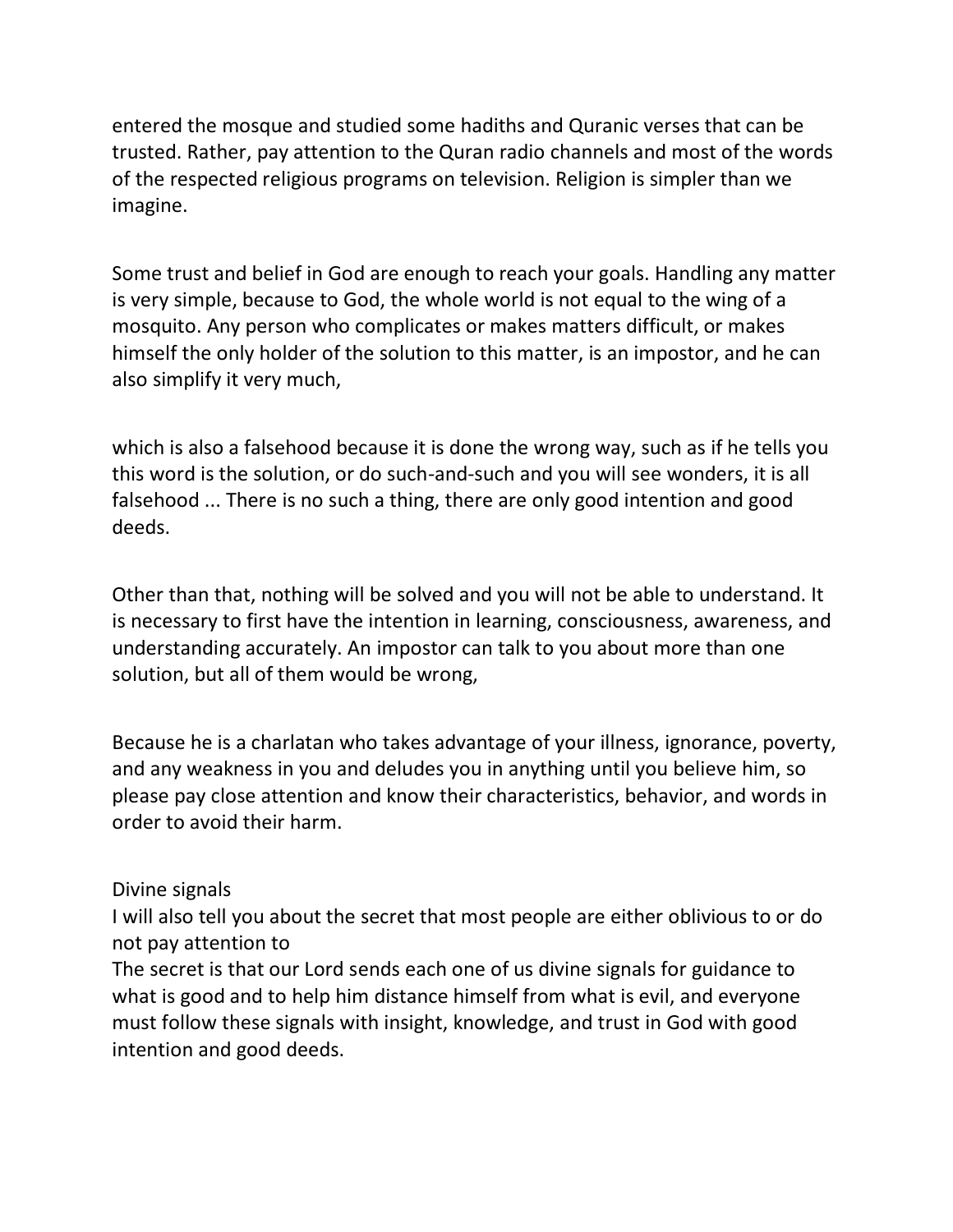I'll give you an example

Someone went to kill or harm a Muslim or a pacifist and he was completely ignorant of everything, meaning he doesn't know anything at all, our Lord punishes him several times and makes him sick,

If he finds him determined to do his deed, then we may incapacitate him automatically and immediately. However, if he always harms a Muslim or a pacifist, there will be instant divine punishments that eliminate corrupt parasites like these.

Whoever says that the hijab is not an obligation and the niqab is not virtue is the greatest charlatan on earth, and the one who withholds information from people to the extent that people no longer know what is right from wrong is even uglier than the previous.

And whoever complicates religion for people and tells them that the beard is an obligation, and the short robes are obligatory, and whoever does not wear it is sinning, is the same as well, as this is how people resent religion, and this matter is unacceptable.

We were all like that, and I was one of them, and everyone is excused for being ignorant ... This is what I learned from you. If you want to do it, just apply it to yourself and shut up. Islam is a clear and straightforward religion. Whoever wishes to understand it can easily understand it.

I mean, saying things like: banks are permissible or forbidden is a completely shameful thing for you to do. How can there be a suspicion of usury when our Lord has left us be like this, if it were so, our Lord would have fought us all, meaning we would all be sick, and what about the existence of an Islamic bank and a non-Islamic bank?

And songs?

You remember Islamic and non-Islamic songs ... If you want to reform the songs, then that is not how it's done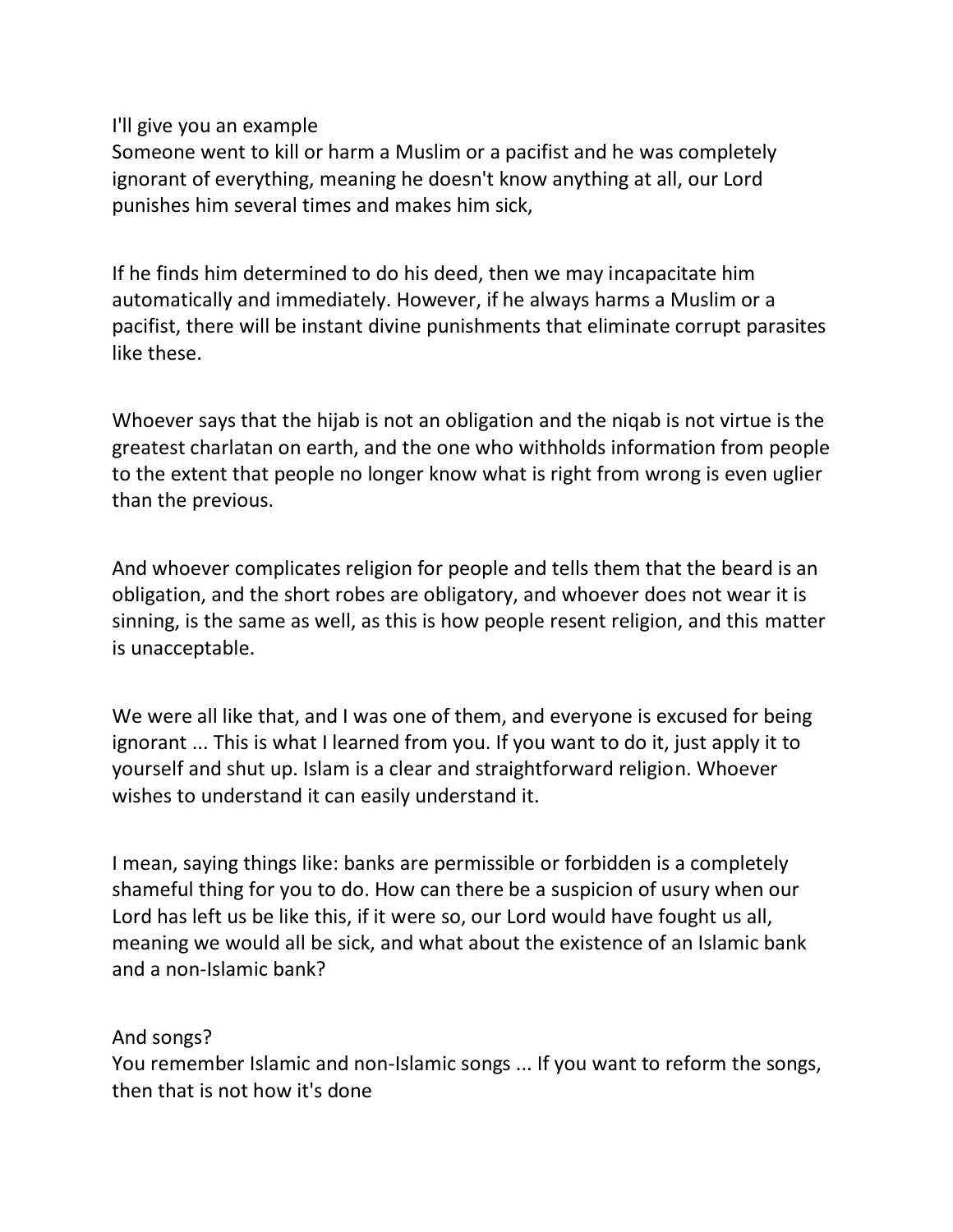You have to say that the words should be purposeful and call for the love of God, religion, homeland, husband, and wife, son, brothers, father, mother, family, loved ones, and friends.

Most of the instruments used are good, except for the overly loud ones, and this is how things are resolved ... May God forgive what has previously passed and whoever repents, may God forgive us all.

This talk is severe, so bear with me, but what I found among the people is not slight, and what we are in now is caused by all that has passed.

I'm sorry but, there is no dispute about the things that I have mentioned, it is only important that the processing is done in a correct manner

Let us stop saying so-and-so says such-and-such, and so-and-so does such-andsuch and harming one another, this is of no benefit. The foolish one burns himself with his own hands, do not give him any attention because caring for his words means helping him without realizing and this is the same way that should be used when dealing with mediocre art

The venerable religion scholars, pray never interfere with politics, journalists know best when it comes to their work, and the same goes for politicians. They say that the Brothers are terrorists because they have a way to deal with their affairs, but scholars should focus on religion only, as I said ...

Dealing with any news in the audio-visual and written media should be done with supplication only, if it is bad news, remove evil from us, and if it is good, increase it tenfold for us, O Lord.

Alternative solutions:

Anyone who wants medicine's toxins to leave his body and wants to be cured of any disease, must do the following: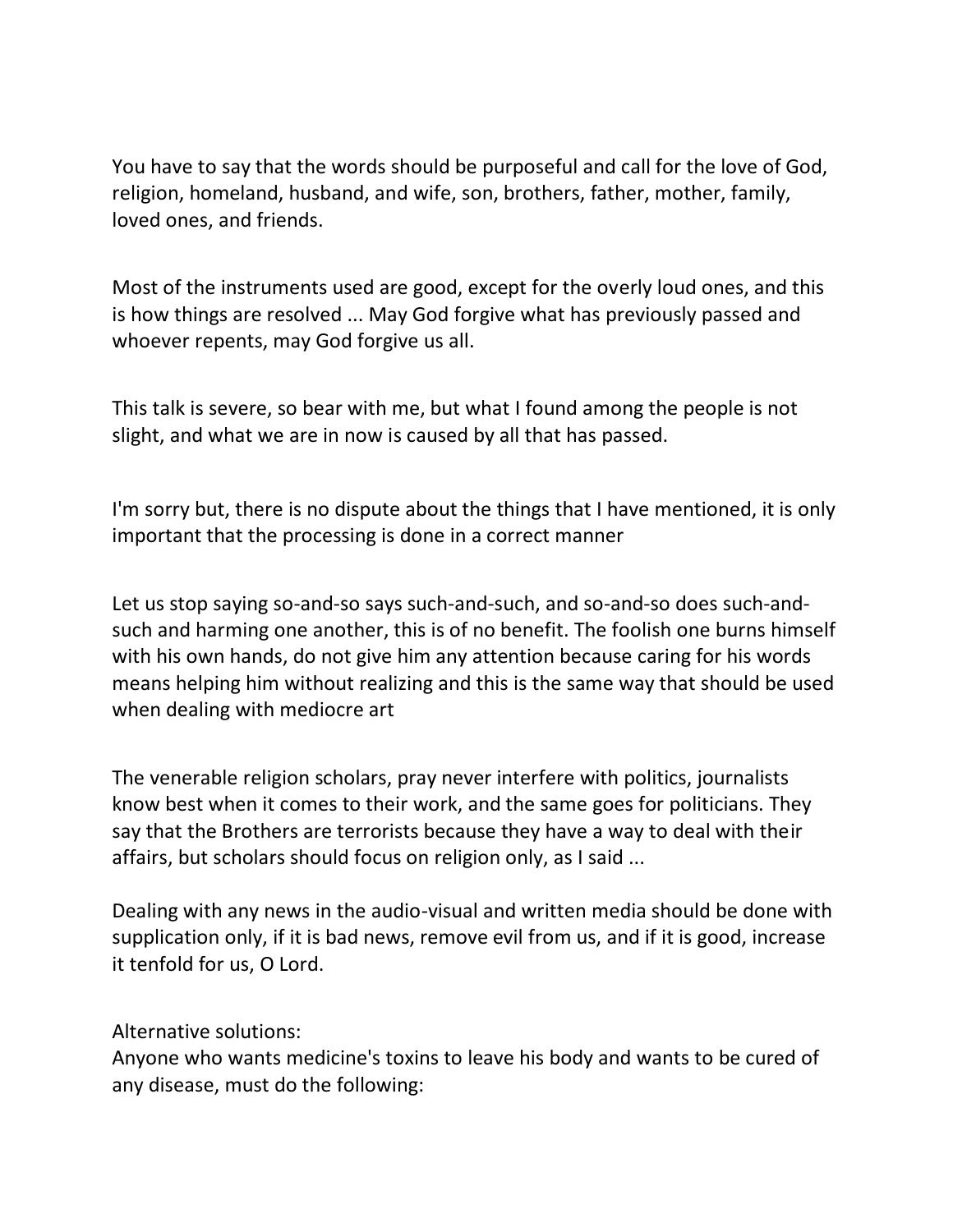- Take Nigella sativa with every call to prayer or according to the need and nature of the person. It is a cure for every disease and expels toxins
- Dates throughout the day are toxins repellent and act against black magic and possession particularly. Have 7 dates in the morning
- Honey is a cure for all people
- Besides the morning and evening azkaar, there are five very important azkaar that every Muslim should say

But:

- Diabetics should take a certain amount while taking simple medications, and they shall heal, God willing
- And maintain prayers as much as possible
- A piece of advice to every Muslim, quit smoking ... because smoking makes harming yourself and others a normal thing without you realizing it, and any smoker completely isolates himself from people when smoking
- And anything that makes you harm yourself or others, leave it immediately, because it is the source of all evil without us realizing, and as the Holy Prophet said (There should be neither harming nor reciprocating harm)

مَا دَخَلَ عَلَيْهَا زَكَرِيَّا الْمِحْرَابَ وَجَدَ عِنْدَهَا رِزْقًا…) ِ<br>َا ؚ<br>ڔؾۜٳ؊ؗڴؘڵؖ <u>،</u> َ ك َ ِ<br>نَهَا زَدَ ً<br>آ ل َّ ف َ ً<br>تًا حَسَنًا وَكَ ِ<br>بَاتًا َ نْبَتَهَا ذَ ゚゚゚゚ ِ<br>بُولٍ حَسَنٍ وَأَ أ ُ َ ِ<br>هَا رَبُّهَا بِقَ<sup>ّ</sup> ِ<br>آا ل َّ ب َ ق َ ت  $\ddot{\cdot}$ فَتَقَبَّلُهَا رَبُّهَا بِقَبُولِ حَسَنٍ وَأَنْبَتَهَا نَبَاتًا حَسَنًا وَكَفَّلَهَا زَكَرِيَّا ۖ كَف عَلَيْهَا زَكَرِيَّا الْمِحْرَابَ وَجَدَ عِنْدَهَا رِزْقَاء ً ِ<br>هَا رِزْقً ْ  $\frac{1}{1}$ عِنْدَ ֦֧֧֟<u>֦</u> ِ<br>آ رِيًّا الْمِحْرَابَ وَجَدَ ْ َ ك َ .<br>يُهَا زَ ំ<br>រ ً<br>آ خَلَ عَلَ بِقَبُولٍ حَسَنٍ وَأَنْبَتَهَا نَبَاتًا حَسَنًا وَكَفَّلَهَا زَكَرِيًا كُلَّمَا دَخَـ<br>أَيَّـنَ مَسَنَ قَانَةً وَ مُسَوْدِينَ وَ الْمَسَاءَ الْمَسَاءَ وَ أَنْ مَنْ الْمَسَوْدِينَ وَ وَ الْمَسْرِدِي ِ رَسِرِيَّ ٖ َ ۖ<br>فَيُثِرِ حِسَ اءُ بِغَـٰ<br>۔ ُ َ .<br>نَّ اللَّهَ يَرْزُقُ مَنْ يَشَ ْ ۔<br>پ ُ ابنيها بابا حسنا وتعنها<br>َلَتْ هُوَ مِنْ عِنْدِ اللَّهِۦۚإِنَّ ֦֧<u>֝</u> ْ ُ ال ั<br>: ا<sub>ِس</sub>وً ،<br>: ِي<br>لَكِ هَـٰذَ ٰ  $\overline{\phantom{a}}$ ر<br>آ حبها بحبو<br>الَ يَا مَرْيَمُ أَنَّىٰ لَـ ٰ أ ِّ<br>دُ .<br>د ์<br>: َّ 5: دَّ قَالَ مَا مَرْيَمُ أَنَّى لَكِّ هَذَا الطَّالَتْ هُوَ مِنْ عِنْدِ اللَّهِۦ إِنَّ اللَّهَ يَرْزُقُ مَن<br>قَالَ يَا مَرْيَمُ أَنَّ لَكِ هَذَا الطَّالَتْ هُوَ مِنْ عِنْدِ اللَّهِۦ إِنَّ اللَّهَ يَرْزُقُ مَنْ يَشَاءُ ।<br>। ์ ك ์<br>: بِ<sup>ــ ـر</sup>َبَ رَبَــد بِـَــد.<br>ابِ \* هُنَالِكَ دَعَا زَهُ ्<br>्र ت ـ تربّ هَبْ لِي<br>الَ رَبِّ هَبْ لِي ້<br>: ق ِم ال ِِ ِ ف ْ َ ۔<br>ا .<br>اَئِمٌ يُصَلِّي ُ ์<br>: .<br>ةُ وَهُوَ قَ ُ ُ .<br>بر ئِكُ ۔<br>آ .<br>نَادَتْهُ الْمَلَا ْ ،<br>ا ْ ֦֧֦֦֧֦֧֦֧֦֧֦֧֧֦֧֧֧֦֧֦֧֦֧֦֦֧֦֧֦֦֧֦֦֧֧֦֧֦֧֝֝֝֜֓֓֜֓֓֞֓֝֓֓֟֓֓֞֓֓֓֞֓֓֓֞֓֓֓֞֓֓֓֞֓֓֓֓֞֓֝֓֞֓ يري<br>عَاءِ \* فَ ُّ ِعَةِ مُتَّحِمِّينَ<br>نَّكَ سَمِيعُ الذُّ ُ ن ِ ۖ إ ً ر<br>طَيِّبَةً ้ ة َّ ي ِّ ر ذ كَ ن د ُ ֧֧֖֧֖֖֧֧֧֖֧֧֧֧֧֧֧֚֚֚֟֓֝֓֝֓֟֓֓֝֓֝֬֟֓֝֬֟֓֟֓֝֬֟֓֝֬֟ ៍<br>រ ً<br>أ مِنْ لَا ْ َّ ن بہ<br>∶ د و.<br>حْرَابِ أ ا ِّ<br>بِيًّا مِنَ الصَّالِحِينَ ا<br>با ا و*َحَصُ*ورًا وَذَ .<br>آ تَّ سَبِّيتِي مَدَّ –<br>لِلمَةٍ مِنَ اللَّهِ وَسَيِّدً .<br>ب ك ِ ا ب ี<br>:<br>: ق ِ<br>ا . ح رب سب ي بِن محت عرب سببي السيخ عليه السببي العداد المستويل السياسي على السيخ السيخ السيخ السيخ السيخ السيخ<br>[39 – 37 اللَّهَ يُبَشِّرُكَ بِيَحْيَىٰ مُصَدِّقًا بِكِّلِمَةٍ مِنَ اللَّهِ وَسَيِّدًا وَحَصُورًا وَنَبِيًّا م ່<br>ລ ं<br>।

(So her Lord accepted her graciously and blessed her with a pleasant upbringing entrusting her to the care of Zachariah. Whenever Zachariah visited her in the sanctuary, he found her supplied with provisions. He exclaimed, "O Mary! Where did this come from?" She replied, "It is from Allah. Surely Allah provides for whomever He wills without limit \* Then and there Zachariah prayed to his Lord, saying, "My Lord! Grant me—by your grace—righteous offspring. You are certainly the Hearer of ˹all˺ prayers \* So the angels called out to him while he stood praying in the sanctuary, "Allah gives you good news of 'the birth of' John who will confirm the Word of Allah and will be a great leader, chaste, and a prophet among the righteous) [Surah Ali 'Imran Verses 37-39]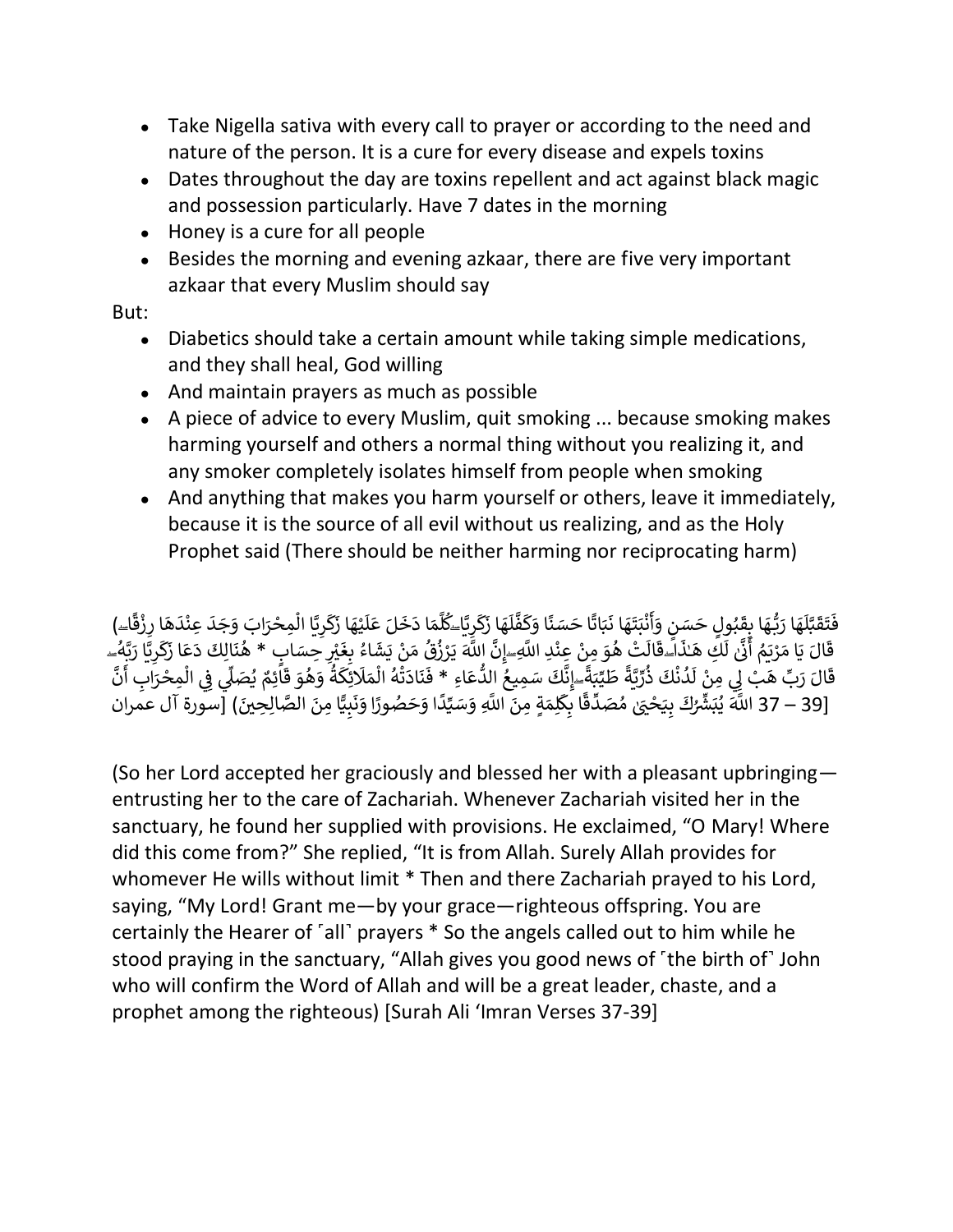يَوْمًا تَتَقَلَّبُ فِيهِ الْقُلُوبُ ) <u>់</u> افونَ ُ  $\ddot{\cdot}$ ۣ<br>ٵۉؚ؞ۑؘڂ َ ِ<br>إِيتَاءِ الزَّكَّ<br>فَي ما إ َ ِة و ِ<br>آ امِ الصَّلَ<mark>ا</mark> ֦֧<sup>֓</sup> َ إِقَّ<br>ِءَ إ بَيْعٌ عَنْ ذِكْرِ اللَّهِ وَ<br>إِيشاء مَنْ ذِكْرِ اللَّهِ وَ ْ ْ ់<br>រ į. َل َ و ٌ تُلْهِيهِمْ تِجَارَةٌ ֦֧֦֧֦ ֧֦֧֦ ُ ً<br>آ رِجَالٌ لَا تُلْهِيهِمْ تِجَارَةٌ وَلَا بَيْعٌ عَنْ ذِكْرِ اللَّهِ وَإِقَامِ الصَّلَاةِ وَإِيتَاءِ الزَّكَاةِ رِيَخَافُونَ يَوْمًا تَتَقَلَّبُ فِيهِ الْقُلُوبُ ٍ<br>ا ُ ْ ل َ ق َ ت  $\ddot{\cdot}$ ۇمًا تً ֦֧<sup>֦</sup> ں ر نتھیھم بِجارہ ور بیع عن دِنرِ اسو و<br>بُصَارُ \* لِيَجْزِيَهُمُ اللَّهُ أَحْسَنَ مَا عَمِلُوا وَدَ ً<br>ا أ ؚ<br>ۣ .<br>و ُ ة<br>أم ب<br>مئ رِ :- ت حس<del>م يون</del> العِبْد العَبْسِ على عليه السياسي و المستركز في العَبَّسِ عليه عليه السياسي و العَبَّسِ السورة<br>وَالْأَبْصَارُ \* لِيَجْزِيَهُمُ اللَّهُ أَحْسَنَ مَا عَمِلُوا وَيَزِيدَهُمْ مِنْ فَضَّلِهِ وَاللَّهُ يَرْزُق اءُ بِ**غَ** ُ ∕<br>∶ ِ ِر<sub>ِّ</sub>يِت*َاءِِ*  الرَّيْ ِيَتَ َــوْنَ يَوْ.<br>فَضَّلِهِ ۦوَاللَّهُ يَرْزُقُ مَنْ يَشَّ ْ ۔<br>' **∶** هُمْ مِنْ فَ ْ ֦֧<sup>֟</sup> ا<br>م ۔<br>آ زِيدَ [38 – 37 النور

(By men1 who are not distracted—either by buying or selling—from Allah's remembrance, or performing prayer, or paying alms-tax. They fear a Day when hearts and eyes will tremble \* [hoping] that Allah may reward them according to the best of their deeds, and increase them out of His grace. And Allah provides for whomever He wills without limit) [ Surah An-Nur Verses 38-39]

And every person has the right to be blessed by God without limits if he is good in his prayer niche, i.e. in his supplication and prayer, and Our Lord will always multiply his blessings to you and other Muslims, according to your belief in the good that will happen to you and to others in the supplication, And I am sure that there are people who have gone through the same or different circumstances in all fields

## The wrongdoers

These are the most unjust of people, and there is no worse than them from Adam's time until the Day of Resurrection, they are worse than Pharaoh. Pharaoh was haughty and proud and said, "I am your highest lord", but at least Pharaoh was known. As for these, they are not completely known, but your experiences with them are what reveals them

They kill people with illusion, and patients in all specialties in agreement with laboratories of analyzes and X-rays, as every doctor agrees with more than one analysis laboratory on percentages so that he can do business and with many a laboratory so that the results show tumors in order to have more work, they ask them to disclose diseases in order to keep working with the patient, and so that the pharmacies where the medications are can also do business,

And if any doctor tells you to take this medicine from the designated pharmacy because it is cheap or for any other reason, know that he has an agreement with the pharmacy so that he can poison you with a fake medicine and lead you slowly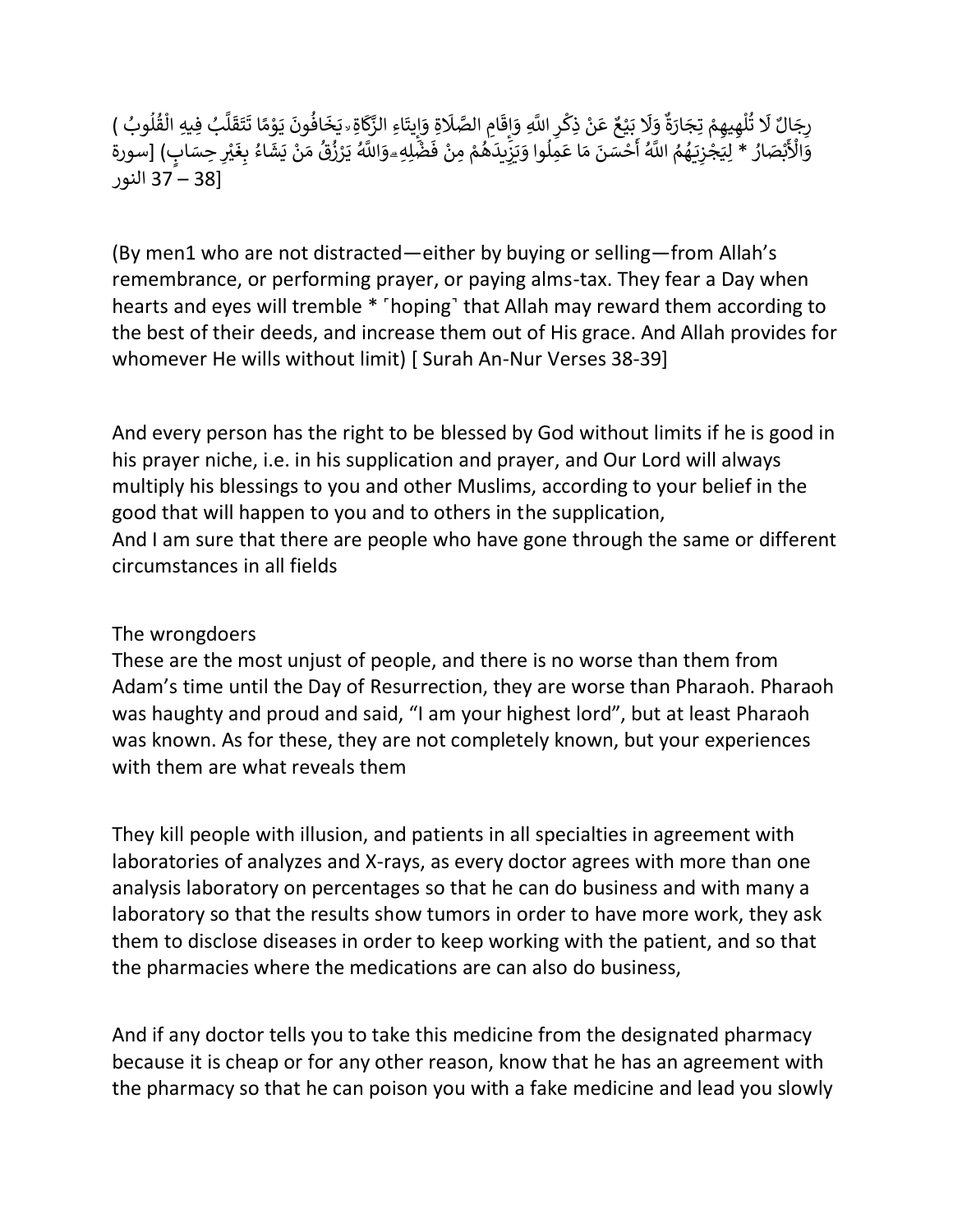to your death as what happened with me in the story and know that he is draining your funds and deluding you and killing you slowly

I swear to God that someone told me part of what will follow in the text A doctor agreeing with \$the analysis laboratory about percentages so that they work together, this is the mafia of drugs and laboratories and x-rays

And whoever has been involved in exploiting people and people's trust in them and killing so many innocent people without us realizing, have a worse position in Hell than the position of the unbelievers, hypocrites and atheists, they deserve torment in the most horrific ways.

I ask every person who has a relative who is involved in such things to wash your hands of him completely if you believe that there is only one God and you are a Muslim, and I ask God for you to be patient with this despicable news.

Every honorable doctor who works with an honest conscience is in God's protection in all parts of the world

## A remedy for diabetes

- Anyone who gets tested and has very high blood sugar levels or has suffered from a sugar coma must eat a lot of fruit or honey or dates and drink plenty of water, as in above average. The evidence is that if someone suffers from a sugar coma they give him glucose in the hospital. This glucose that is within the norms reduces the synthetic sugar levels in the blood. So, beware of taking treatment for diabetes because it can increase blood sugar levels, and eating fruits or anything natural will be considered as synthetic sugar by the organism and it will raise blood sugar levels
- As for people taking insulin, we will see what can be done under study. Whoever wishes to, can try and tell us what the result is. Synthetic insulin turns anything that enters the body into synthetic sugar, even if it is natural
- You should have dates, they repel toxins and neutralizes any black magic or toxins from medication and any damage to the body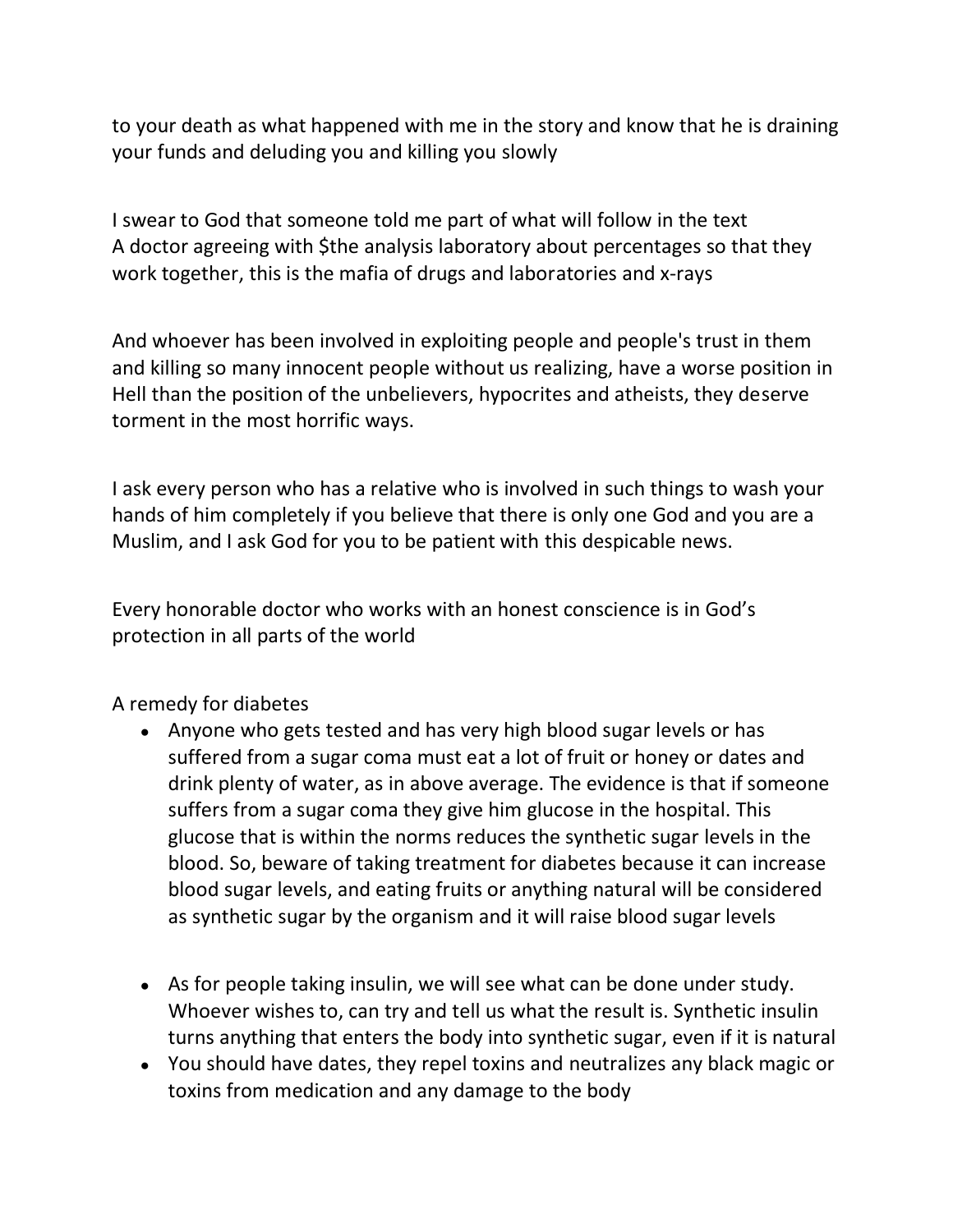- And have honey and fruits with a lot of water, it will cause you to go to the toilet a lot, so do not worry, things will improve, but stay within the average intake of honey or dates and more candied fruits. Every person can be his own doctor
- And have one spoon of Nigella sativa, and these things are taken with every azan while drinking water because there is nothing that can stop natural insulin and anything synthetic that enters the body is very easy to expel with honey, dates, nigella, and water at every azan

## Evidence

- Honey is a cure for people from the Holy Quran
- Dates repel toxins from medicines and neutralize black magic, as mentioned in the hadiths of the Holy Prophet
- Nigella sativa is a cure for everything as mentioned in the hadiths of the noble Messenger and is used for the treatment of any disease in the world. At every azan, take one spoon of the black seed, and according to the person, wisely take it along with some honey and dates at every azan with fruit. And every person is his own doctor and knows best what suits him. Drink water more than the average with every azan and in slight amounts between the five prayers
- Along with supplication and trust in God
- And God willing, you will be cured

Entering the bathroom will naturally be more frequent, there is no need to worry, as it cleanses the body from the inside of disease or toxins Every person knows best what is good for him because this is a means and a reason. And God is the Healer But there is no better reason than that for healing

Conclusion: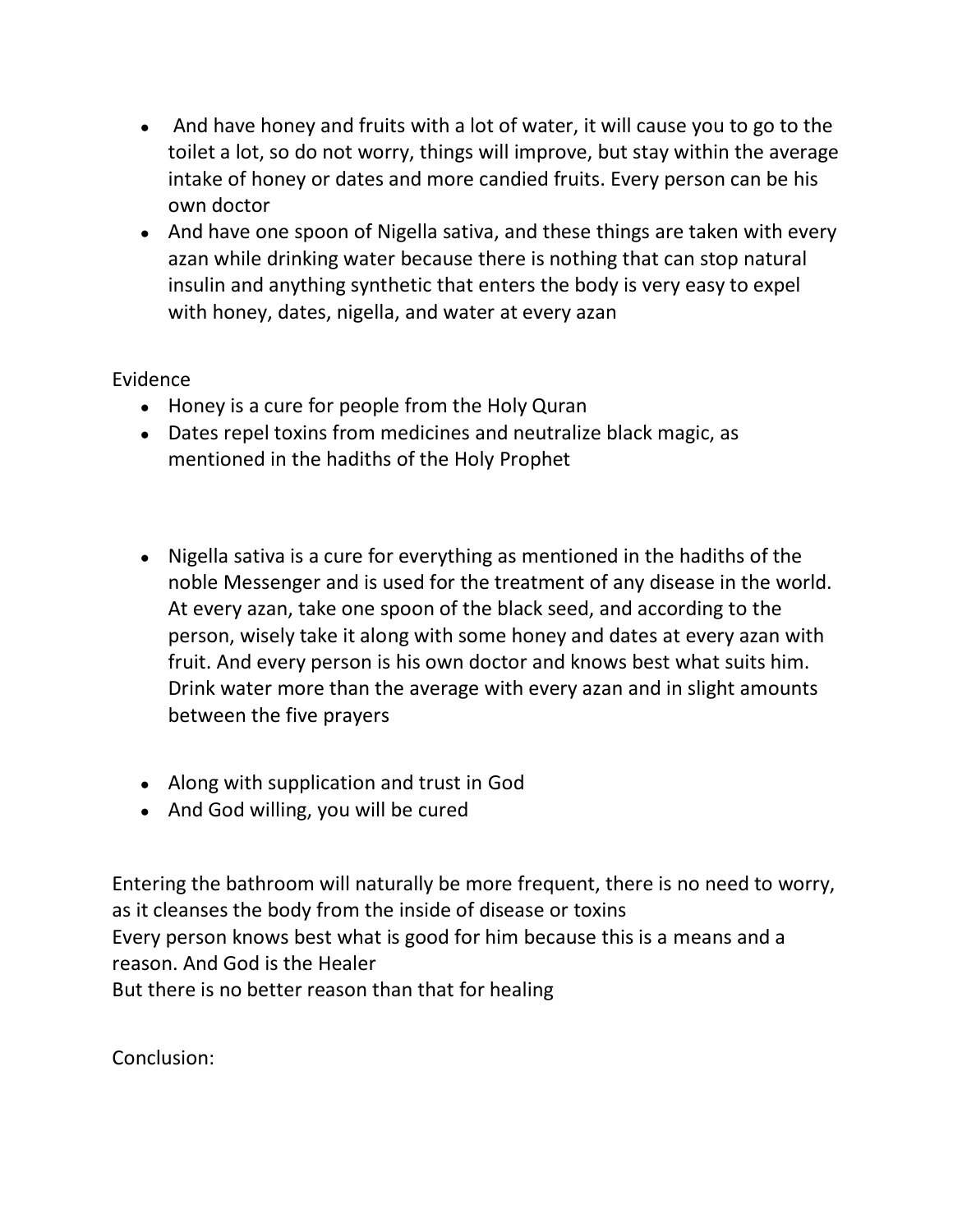The bottom line is, diseases exist in the world and they are mostly there so that pharmaceutical companies exploit them to profit from you and so that charlatans (corrupt doctors) use them to exploit people and drain their money, then a rumor of a virus, like Corona, appeared so that if you experience some fever or a common cold, you take medicines that cause all the symptoms of Corona, and eventually die from poverty and disease.

And any disease in the world has a very easy and simple treatment, while they delude us that the problem is big and they make profit from us and most of the results of the analyzes and x-rays are wrong, they take advantage of you. As long as there is no pathological symptom on you, do not get tested or take x-rays. Usually, the problem is simple but they tell you that you have cancer and liver and kidney tumors, and you take the wrong medicines and kill you a slow death.

The right of everyone who was injured and martyred or died from the Muslims because of these sinners and these corrupt medicines will return to his family and he is one of the greatest martyrs before God and on the highest heights and is no lesser than the great martyrs of Islam, rather he has more merit and reward than the great martyrs because this scourge is one of the most severe calamities for every family that has experienced it. As for the pacifists who died because of that, each one will be rewarded according to his work and his intention, and God knows best about them, and their judgment is up to God

Other global problems

- Nuclear missiles, satellites, transcontinental and most weapons that they talk about, they export them to us so that we become afraid of them and all this fantasy presented by Adel Imam and resembles charlatans who cause death using medicine slowly and without you realizing it
- And the climate change that occurred from 2010 until 2017 then began to improve roughly from 2017, because of something that happened in the winter of the beginning of the year 2010 that made the Arab world erupt into revolutions, wars, and corruption, but I wish we learned the lesson well.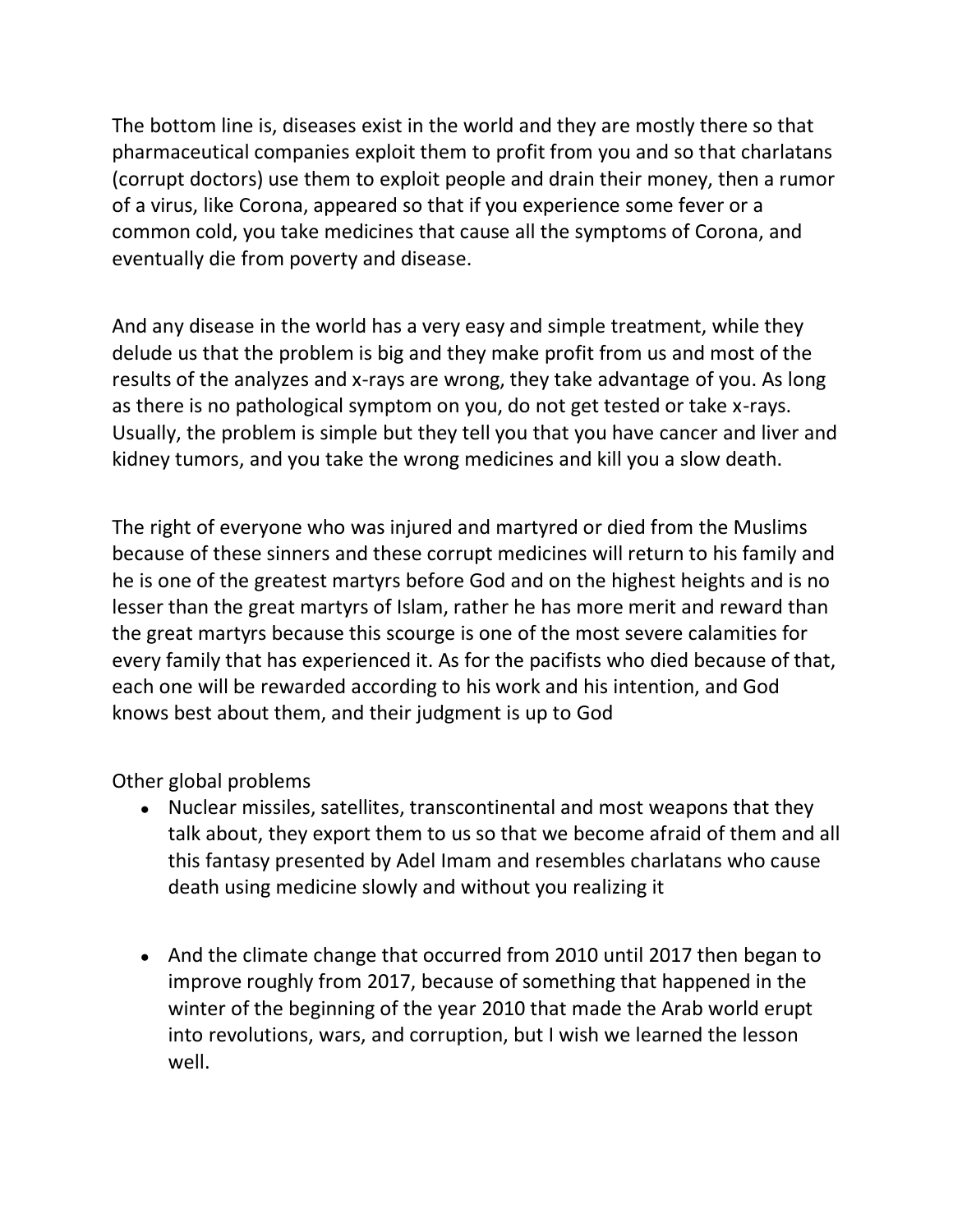The event that changed the world's climate

The destruction of nuclear energy occurred in 2010 with a very simple thing that resembles thunder with thunderbolt energy, thanks to God, because God sends thunderbolts from the sky to destroy injustice and he also sinks the earth with injustice, and this was the cause of the worst climate on earth in 7 years,

This is what made them mobilize against us, and by the grace of God, the Muslims taught them literature in Iraq, Syria, Yemen, Libya, and Egypt. And as for very high-flying planes, when they think of using them to harm any part of the world, our Lord will sink the Earth underneath their feet before they even start to think about doing it, and they know this very well.

Because this is the world that He created, he created us, created them, and created everything in it. No one can do anything except with his permission. And as for the high airplanes that launch a white matter behind them, all they can do is fly and launch a white matter behind them, and that's it.

Satellites:

As for satellites, there is no such thing as satellites. As evidence, Egypt has asked countries to launch about 3 satellites for peaceful services, such as climate tracking, criminal tracking, and photographing the interior of the earth, to find out the whereabouts of oil and gas throughout long intervals.

In the end, they tell us that they have lost contact with the moon, so what is nothing but a fantasy, and you will ask what about the showerhead that is above every house. I will tell you if you still do not believe that it is a fantasy, that it is similar to the aerial (the antenna) that receives a signal from any terrestrial broadcast station anywhere, and they tell you that we launched from such or such a country, have you seen the fantasy presented by Adel Imam ... that one is better because know that it's a fantasy, while we consider this fantasy is considered a reality for us.

The trips of Mars and the Moon are all a fantasy, and the news that comes from the countries of the world are all or mostly Indian movies under the control and authority of Egyptians, Muslims and pacifists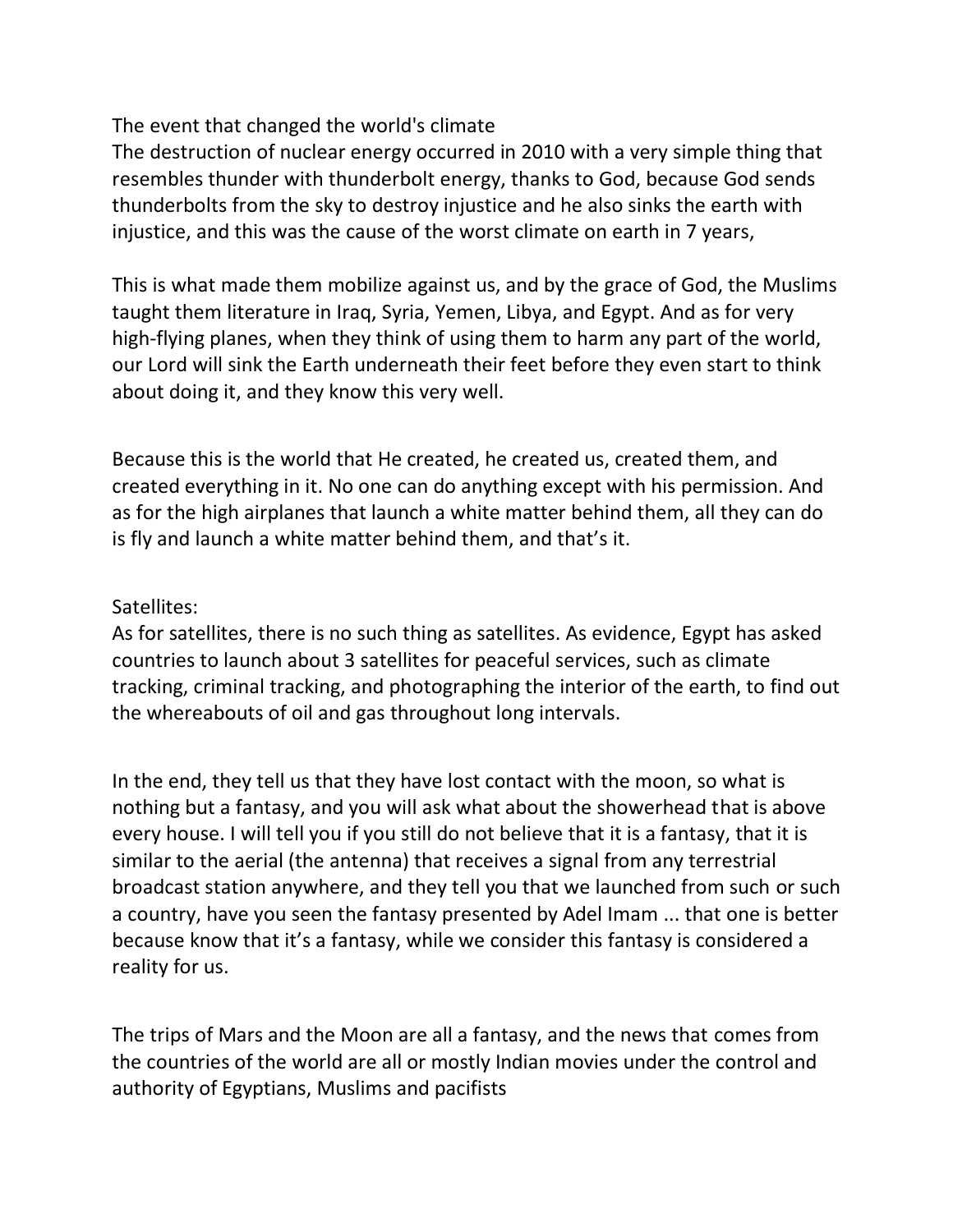A testimony to God and His Messenger, I swear by God - and I have never sworn by him all my life on anything - that before I was assigned in 2010 I went to State Security for the sake of being assigned and met a person whose name I remember until this day, I had never seen the like of his humility, mercy, and morals and his manners are flawless. In all my life on this earth, I had never seen morals like his

And the war of spreading viruses and diseases

C virus in Egypt: They brought in the virus through anything rotten, maybe medicines or food, and then analyzes show that it was infected with a C virus, so they give a treatment so that the disease can further spread in the body and live in the body for a very long time, then it infects others,

Consequently, the epidemic spreads even though if the person infected with the virus does not take a treatment for it, he can heal from it on his own. They deliberately spread the epidemic, so that there would be no way for the infected person not to take the treatment in order for him to take another thing that boosts the virus. Any person who discovers that he is suffering from virus C must go get tested in multiple governmental facilities to make sure and this is because the treatment is now free of charge

And after their failure in their wars with Muslims in various parts of the world, and this is certain until now, even if it appears to be otherwise, an almost biological war began. After they entered Iraq and Afghanistan, and failure appeared immediately after entering, they started biological warfare,

I do not remember the virus and the exact date, but we had SARS, bird flu, swine flu, Ebola, the latest of which was Corona, and they also failed with evidence after the Egyptian Minister of Health visited China and Italy, and the epidemic ended after that. Meaning that the epidemic was quickly controlled by Muslims, and what is said in the media is another story that we will explain later because there is no time here for it.

Whatever the type of virus or disease is, the cure for a French woman was in prostration to God, she trusted her Lord, the reason for supplication and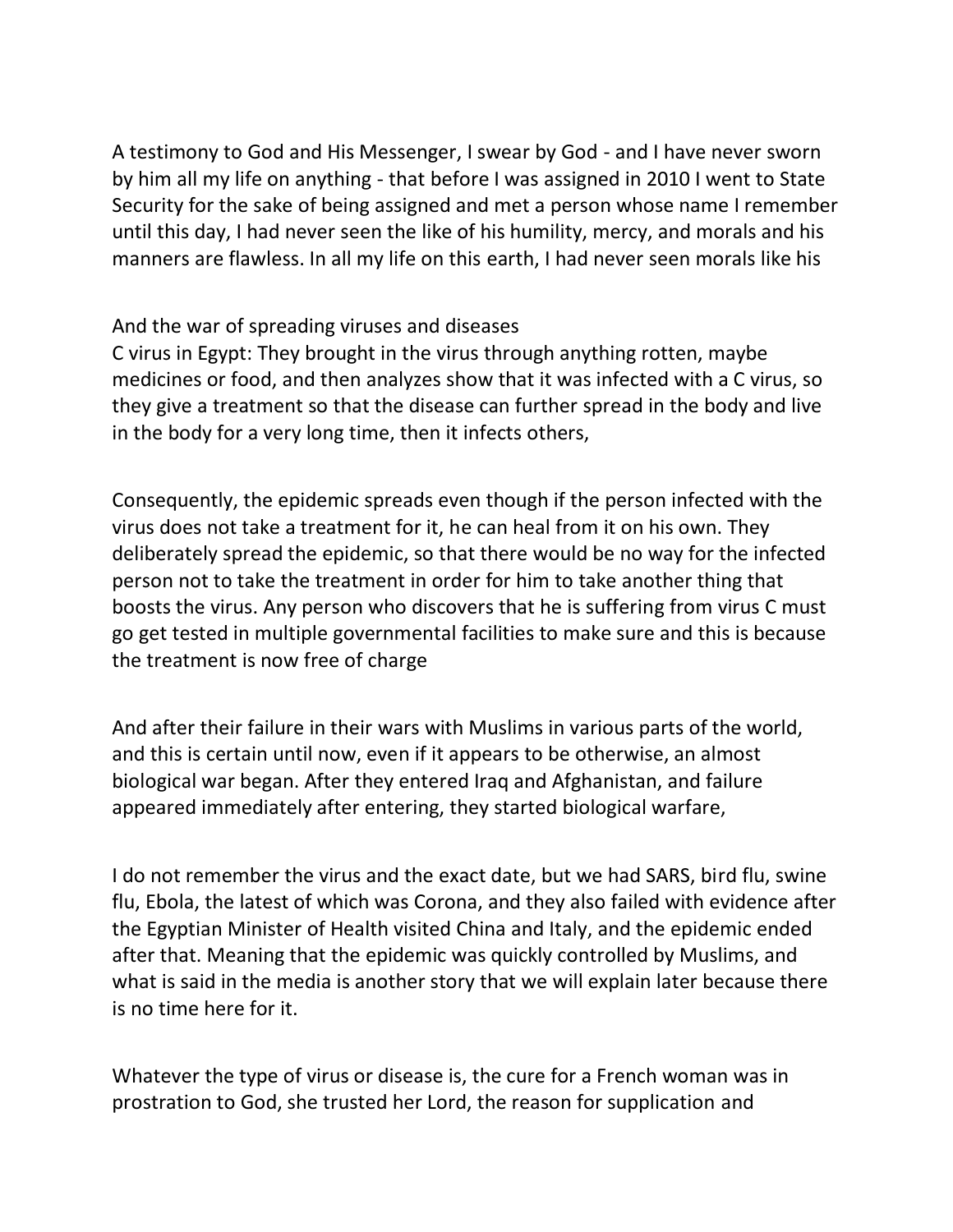prostration, and the problem of breast cancer was solved, and Dr. Mustafa Mahmoud trusted in another reason with supplication to solve two problems that have no solution, and it is your turn now to trust the cause of a manifestation of the religion of Islam and pray with a verse ...

But will your trust in our Lord be like theirs? Think a lot of the goodness of our Lord and imagine that the whole world until the Day of Resurrection is not worth the wing of a mosquito to God, so your problem is very simple to our Lord, all you have left to do is to trust him only and the video is on the Internet

Nigella sativa is a cure for every disease, it expels medicine toxins and any poison, it also heals from black magic effects. Dates repel toxins and any poison, it also heals from black magic effects as mentioned in the hadiths of the Holy Prophet, and honey provides a complete cure for all diseases according to the testimony of the Holy Quran. Take all of these and drink water, do that with every Muslim prayer, there is no such thing as sickness while we have supplication and prayer

A spoonful of nigella sativa and honey and dates with every Muslim prayer call and drinking water while you take them and between the five prayers from 1.5 to 2 liters a day, God willing, you will have a complete recovery from any disease for Muslims and pacifists

And everyone knows best what suits him

Judgment is up to God Almighty

God knows best about the corruption or goodness of their deeds and their intentions, whether in conducting blood tests, prescribing medicine, spreading rumors, demanding surgeries, giving treatment, or anything else in medicine.

And you have to read two surahs from the Qur'an that are the cure for the cessation of this unjust category of people, namely: Surat Al-Sharh so that what is festering in our chests from the deeds of this misguided category of people will be removed, and Surat Al-Masd for their demise of these misguided, unjust and immoral people. And I used to read the two surahs before knowing all of that